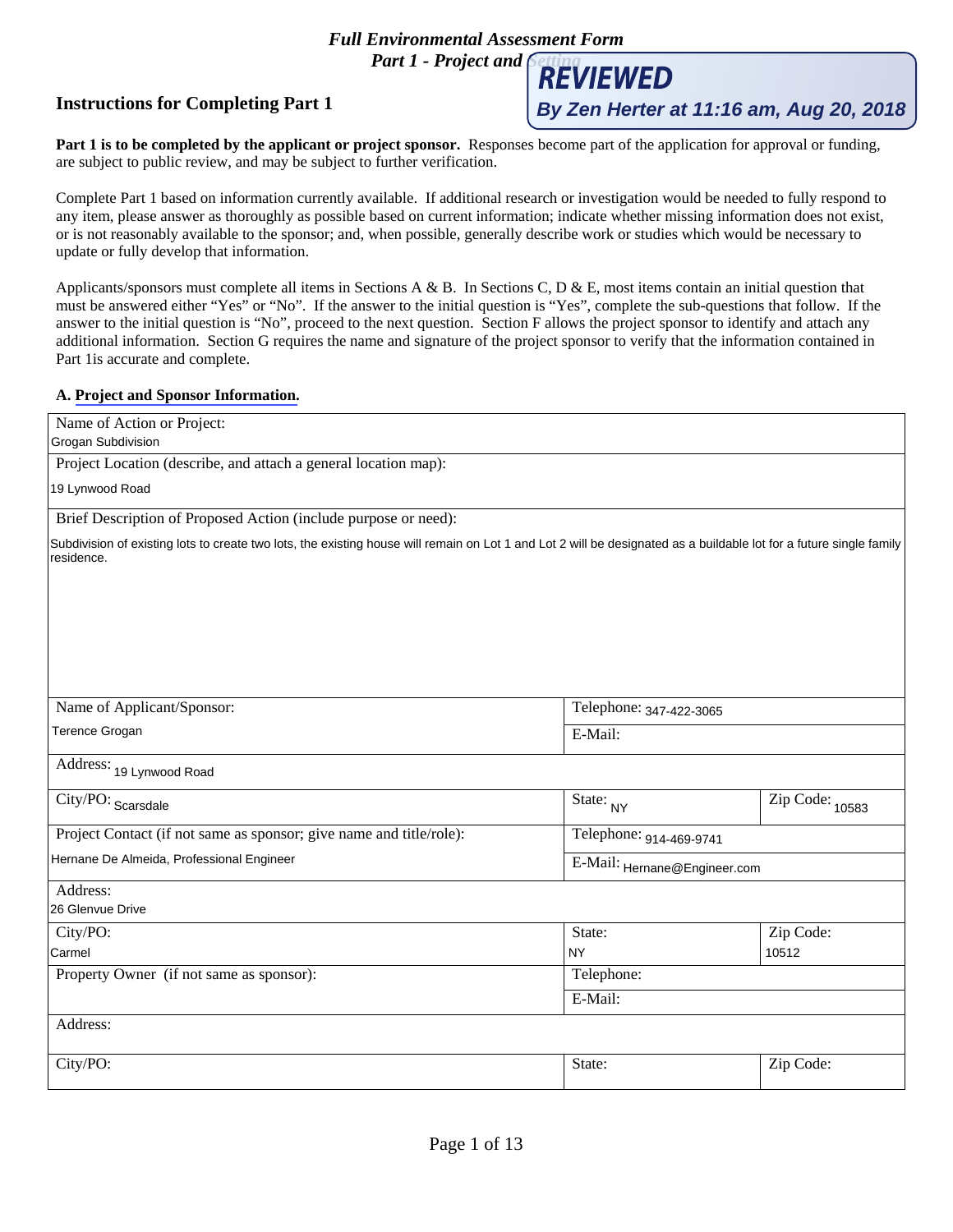# **B. Government Approvals**

| <b>B. Government Approvals, Funding, or Sponsorship.</b> ("Funding" includes grants, loans, tax relief, and any other forms of financial<br>assistance.) |                                                                                                              |                                                  |  |
|----------------------------------------------------------------------------------------------------------------------------------------------------------|--------------------------------------------------------------------------------------------------------------|--------------------------------------------------|--|
| <b>Government Entity</b>                                                                                                                                 | If Yes: Identify Agency and Approval(s)<br><b>Required</b>                                                   | <b>Application Date</b><br>(Actual or projected) |  |
| $\Box$ Yes $\neg$ No<br>a. City Council, Town Board,<br>or Village Board of Trustees                                                                     |                                                                                                              |                                                  |  |
| $\Box$ Yes $\Box$ No<br>b. City, Town or Village<br>Planning Board or Commission                                                                         |                                                                                                              |                                                  |  |
| c. City Council, Town or<br>$\Box$ Yes $\neg$ No<br>Village Zoning Board of Appeals                                                                      |                                                                                                              |                                                  |  |
| $\Box$ Yes $\Box$ No<br>d. Other local agencies                                                                                                          |                                                                                                              |                                                  |  |
| $\Box$ Yes $\Box$ No<br>e. County agencies                                                                                                               |                                                                                                              |                                                  |  |
| f. Regional agencies<br>$\Box$ Yes $\Box$ No                                                                                                             |                                                                                                              |                                                  |  |
| $\Box$ Yes $\Box$ No<br>g. State agencies                                                                                                                |                                                                                                              |                                                  |  |
| h. Federal agencies<br>$\Box$ Yes $\Box$ No                                                                                                              |                                                                                                              |                                                  |  |
| i. Coastal Resources.                                                                                                                                    | <i>i.</i> Is the project site within a Coastal Area, or the waterfront area of a Designated Inland Waterway? | $\Box$ Yes $\Box$ No                             |  |
| ii.<br>iii. Is the project site within a Coastal Erosion Hazard Area?                                                                                    | Is the project site located in a community with an approved Local Waterfront Revitalization Program?         | $\Box$ Yes $\Box$ No<br>$\Box$ Yes $\Box$ No     |  |

## **C. Planning and Zoning**

| C.1. Planning and zoning actions.                                                                                                                                                                                                                                                                                                               |                                 |
|-------------------------------------------------------------------------------------------------------------------------------------------------------------------------------------------------------------------------------------------------------------------------------------------------------------------------------------------------|---------------------------------|
| Will administrative or legislative adoption, or amendment of a plan, local law, ordinance, rule or regulation be the<br>only approval(s) which must be granted to enable the proposed action to proceed?<br>If Yes, complete sections C, F and G.<br>If No, proceed to question C.2 and complete all remaining sections and questions in Part 1 | $\Box$ Yes $\Box$ No            |
| C.2. Adopted land use plans.                                                                                                                                                                                                                                                                                                                    |                                 |
| a. Do any municipally-adopted (city, town, village or county) comprehensive land use plan(s) include the site<br>where the proposed action would be located?                                                                                                                                                                                    | $\blacksquare$ Yes $\square$ No |
| If Yes, does the comprehensive plan include specific recommendations for the site where the proposed action<br>would be located?                                                                                                                                                                                                                | $\Box$ Yes $\Box$ No            |
| b. Is the site of the proposed action within any local or regional special planning district (for example: Greenway<br>Brownfield Opportunity Area (BOA); designated State or Federal heritage area; watershed management plan;<br>or other?)<br>If Yes, identify the plan(s):                                                                  | $\Box$ Yes $\Box$ No            |
| c. Is the proposed action located wholly or partially within an area listed in an adopted municipal open space plan,<br>or an adopted municipal farmland protection plan?<br>If Yes, identify the plan $(s)$ :                                                                                                                                  | $\Box$ Yes $\neg$ No            |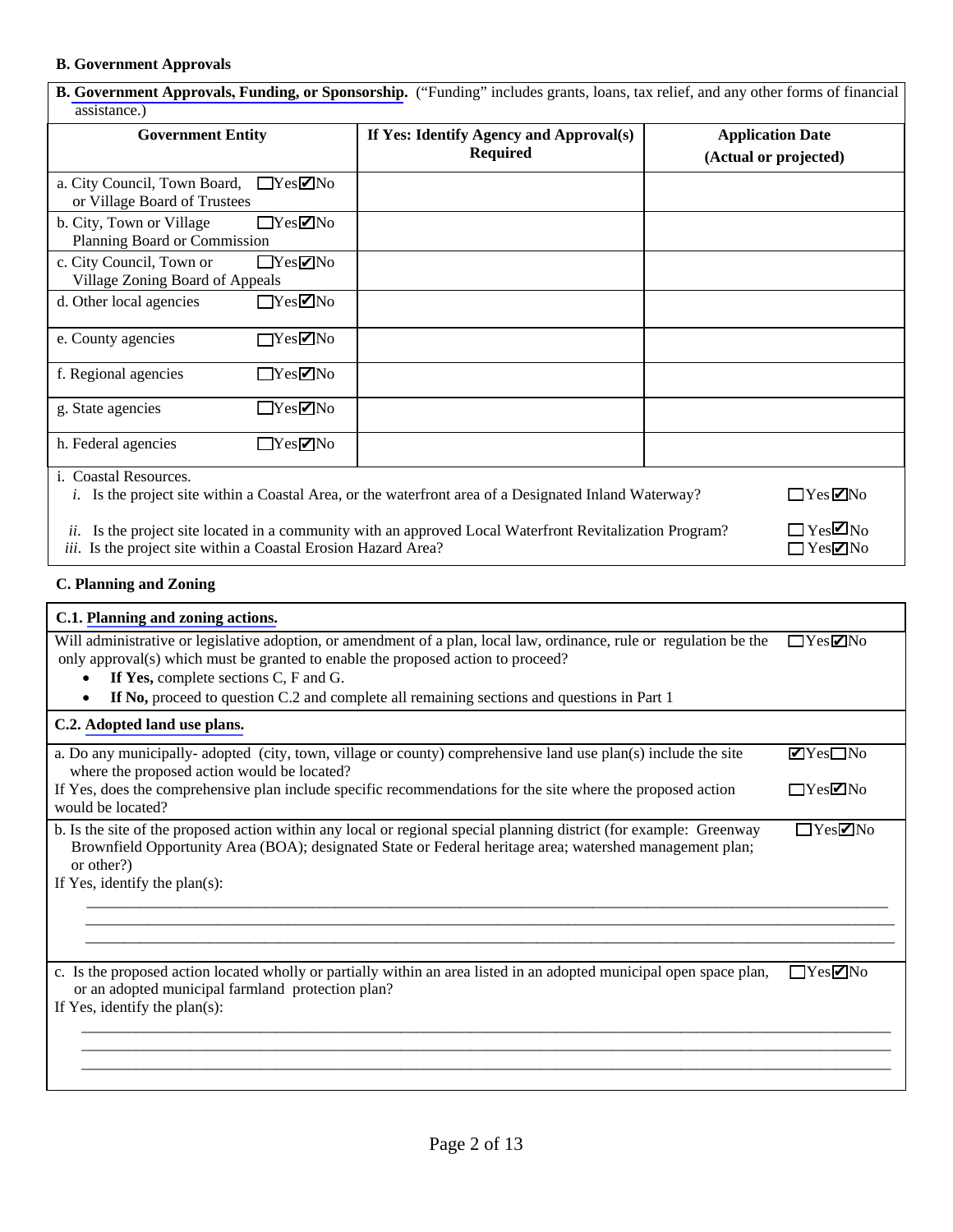| C.3. Zoning                                                                                                                                                                                                                                |                                 |
|--------------------------------------------------------------------------------------------------------------------------------------------------------------------------------------------------------------------------------------------|---------------------------------|
| a. Is the site of the proposed action located in a municipality with an adopted zoning law or ordinance.<br>If Yes, what is the zoning classification(s) including any applicable overlay district?<br>$R-5$                               | $\blacksquare$ Yes $\square$ No |
| b. Is the use permitted or allowed by a special or conditional use permit?                                                                                                                                                                 | $\Box$ Yes $\neg$ No            |
| c. Is a zoning change requested as part of the proposed action?<br>If Yes,                                                                                                                                                                 | $\Box$ Yes $\nabla$ No          |
| C.4. Existing community services.                                                                                                                                                                                                          |                                 |
| a. In what school district is the project site located? Edgemont                                                                                                                                                                           |                                 |
| b. What police or other public protection forces serve the project site?<br><b>Greenburgh Police Department</b>                                                                                                                            |                                 |
| c. Which fire protection and emergency medical services serve the project site?<br><b>Greenville Fire District</b><br><u> 1989 - Jan Samuel Barbara, margaret eta bat zen bat zen bat zen bat zen bat zen bat zen bat zen bat zen bat </u> |                                 |
| d. What parks serve the project site?<br>Cotswold Park & Bronx River Parkway Reservation                                                                                                                                                   |                                 |

## **D. Project Details**

| <b>D.1. Proposed and Potential Development</b> |  |
|------------------------------------------------|--|
|------------------------------------------------|--|

| a. What is the general nature of the proposed action (e.g., residential, industrial, commercial, recreational; if mixed, include all<br>components)? Residential |                                                                                                                                                                                                                                                                                                                                                                                                                                                  |
|------------------------------------------------------------------------------------------------------------------------------------------------------------------|--------------------------------------------------------------------------------------------------------------------------------------------------------------------------------------------------------------------------------------------------------------------------------------------------------------------------------------------------------------------------------------------------------------------------------------------------|
| b. a. Total acreage of the site of the proposed action?                                                                                                          | 0.34 acres                                                                                                                                                                                                                                                                                                                                                                                                                                       |
| b. Total acreage to be physically disturbed?                                                                                                                     | 0.28 acres                                                                                                                                                                                                                                                                                                                                                                                                                                       |
| c. Total acreage (project site and any contiguous properties) owned                                                                                              |                                                                                                                                                                                                                                                                                                                                                                                                                                                  |
| or controlled by the applicant or project sponsor?                                                                                                               | 0.34 acres                                                                                                                                                                                                                                                                                                                                                                                                                                       |
|                                                                                                                                                                  |                                                                                                                                                                                                                                                                                                                                                                                                                                                  |
| c. Is the proposed action an expansion of an existing project or use?                                                                                            | $\blacksquare$ Yes $\square$ No                                                                                                                                                                                                                                                                                                                                                                                                                  |
| i. If Yes, what is the approximate percentage of the proposed expansion and identify the units (e.g., acres, miles, housing units,                               |                                                                                                                                                                                                                                                                                                                                                                                                                                                  |
|                                                                                                                                                                  | Units: $\frac{1}{\sqrt{1-\frac{1}{2}} \cdot \frac{1}{\sqrt{1-\frac{1}{2}} \cdot \frac{1}{\sqrt{1-\frac{1}{2}} \cdot \frac{1}{\sqrt{1-\frac{1}{2}} \cdot \frac{1}{\sqrt{1-\frac{1}{2}} \cdot \frac{1}{\sqrt{1-\frac{1}{2}} \cdot \frac{1}{\sqrt{1-\frac{1}{2}} \cdot \frac{1}{\sqrt{1-\frac{1}{2}} \cdot \frac{1}{\sqrt{1-\frac{1}{2}} \cdot \frac{1}{\sqrt{1-\frac{1}{2}} \cdot \frac{1}{\sqrt{1-\frac{1}{2}} \cdot \frac{1}{\sqrt{1-\frac{1}{2$ |
| d. Is the proposed action a subdivision, or does it include a subdivision?                                                                                       | $\blacksquare$ Yes $\blacksquare$ No                                                                                                                                                                                                                                                                                                                                                                                                             |
| If Yes,                                                                                                                                                          |                                                                                                                                                                                                                                                                                                                                                                                                                                                  |
| <i>i.</i> Purpose or type of subdivision? (e.g., residential, industrial, commercial; if mixed, specify types)<br>Residential                                    |                                                                                                                                                                                                                                                                                                                                                                                                                                                  |
| <i>ii.</i> Is a cluster/conservation layout proposed?                                                                                                            | $\Box$ Yes $\nabla$ No                                                                                                                                                                                                                                                                                                                                                                                                                           |
| iii. Number of lots proposed?                                                                                                                                    |                                                                                                                                                                                                                                                                                                                                                                                                                                                  |
| iv. Minimum and maximum proposed lot sizes? Minimum _____________ Maximum _______                                                                                |                                                                                                                                                                                                                                                                                                                                                                                                                                                  |
| e. Will proposed action be constructed in multiple phases?                                                                                                       | $\Box$ Yes $\Box$ No                                                                                                                                                                                                                                                                                                                                                                                                                             |
| <i>i</i> . If No, anticipated period of construction:                                                                                                            | 1 months                                                                                                                                                                                                                                                                                                                                                                                                                                         |
| <i>ii</i> . If Yes:                                                                                                                                              |                                                                                                                                                                                                                                                                                                                                                                                                                                                  |
| Total number of phases anticipated<br>$\bullet$                                                                                                                  |                                                                                                                                                                                                                                                                                                                                                                                                                                                  |
| Anticipated commencement date of phase 1 (including demolition)<br>٠                                                                                             | _______ month _______ year                                                                                                                                                                                                                                                                                                                                                                                                                       |
| Anticipated completion date of final phase<br>٠                                                                                                                  | _______ month ________year                                                                                                                                                                                                                                                                                                                                                                                                                       |
| Generally describe connections or relationships among phases, including any contingencies where progress of one phase may<br>$\bullet$                           |                                                                                                                                                                                                                                                                                                                                                                                                                                                  |
|                                                                                                                                                                  |                                                                                                                                                                                                                                                                                                                                                                                                                                                  |
|                                                                                                                                                                  |                                                                                                                                                                                                                                                                                                                                                                                                                                                  |
|                                                                                                                                                                  |                                                                                                                                                                                                                                                                                                                                                                                                                                                  |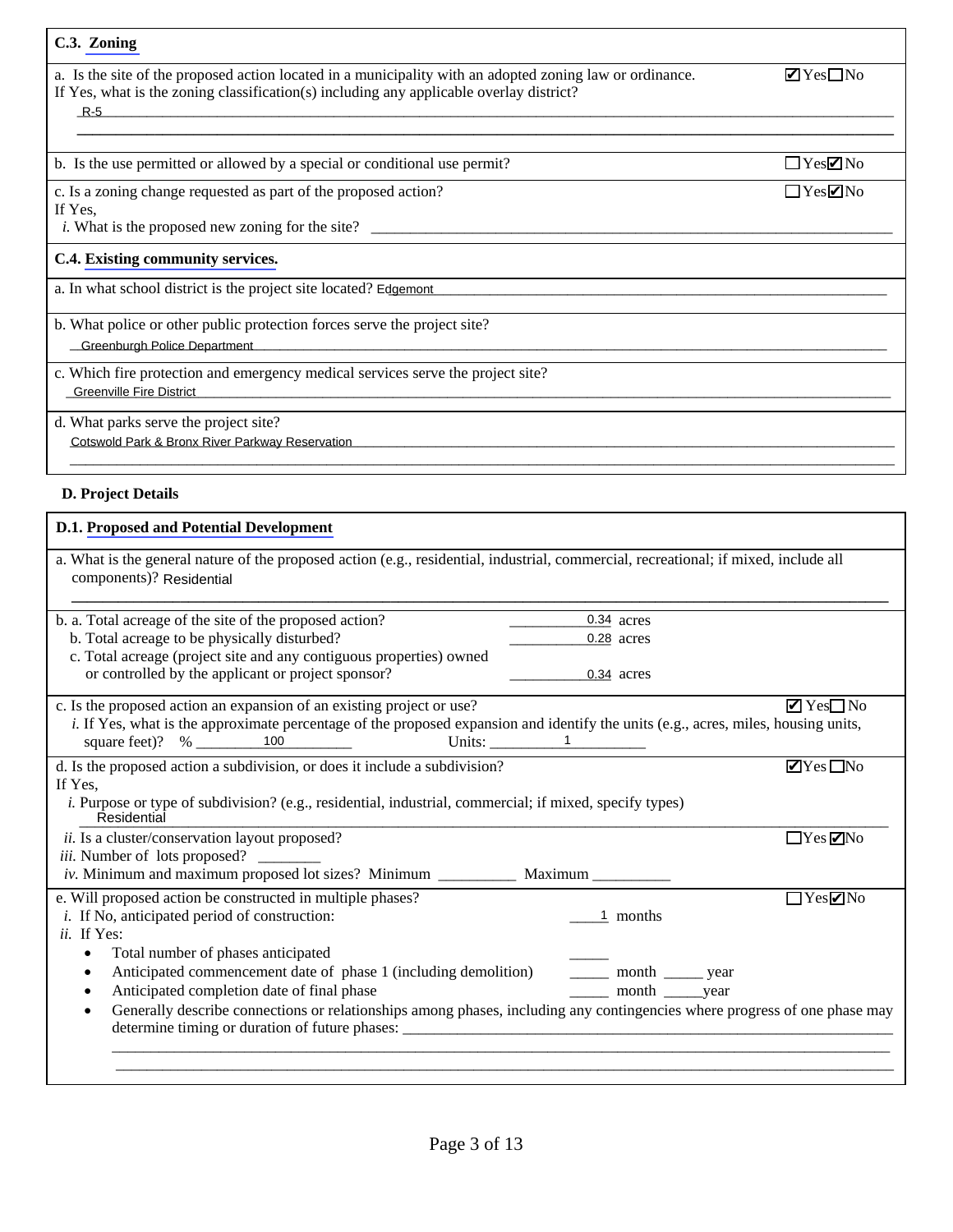|                                | f. Does the project include new residential uses?                                                 |                   |                                                                                                                                           |                                                                                                                                                                                                                                                                | $\blacksquare$ Yes $\square$ No  |
|--------------------------------|---------------------------------------------------------------------------------------------------|-------------------|-------------------------------------------------------------------------------------------------------------------------------------------|----------------------------------------------------------------------------------------------------------------------------------------------------------------------------------------------------------------------------------------------------------------|----------------------------------|
|                                | If Yes, show numbers of units proposed.                                                           |                   |                                                                                                                                           |                                                                                                                                                                                                                                                                |                                  |
|                                | One Family                                                                                        | <b>Two Family</b> | <b>Three Family</b>                                                                                                                       | Multiple Family (four or more)                                                                                                                                                                                                                                 |                                  |
| <b>Initial Phase</b>           |                                                                                                   |                   |                                                                                                                                           |                                                                                                                                                                                                                                                                |                                  |
| At completion                  | $\overline{1}$                                                                                    |                   |                                                                                                                                           |                                                                                                                                                                                                                                                                |                                  |
| of all phases                  |                                                                                                   |                   |                                                                                                                                           |                                                                                                                                                                                                                                                                |                                  |
|                                |                                                                                                   |                   | g. Does the proposed action include new non-residential construction (including expansions)?                                              |                                                                                                                                                                                                                                                                | $\Box$ Yes $\Box$ No             |
| If Yes,                        |                                                                                                   |                   |                                                                                                                                           |                                                                                                                                                                                                                                                                |                                  |
|                                |                                                                                                   |                   |                                                                                                                                           |                                                                                                                                                                                                                                                                |                                  |
|                                |                                                                                                   |                   |                                                                                                                                           | ii. Dimensions (in feet) of largest proposed structure: _______height; ______width; and ______ length                                                                                                                                                          |                                  |
|                                |                                                                                                   |                   |                                                                                                                                           |                                                                                                                                                                                                                                                                |                                  |
|                                |                                                                                                   |                   |                                                                                                                                           | h. Does the proposed action include construction or other activities that will result in the impoundment of any<br>liquids, such as creation of a water supply, reservoir, pond, lake, waste lagoon or other storage?                                          | $\Box$ Yes $\neg$ No             |
| If Yes,                        |                                                                                                   |                   |                                                                                                                                           |                                                                                                                                                                                                                                                                |                                  |
|                                |                                                                                                   |                   |                                                                                                                                           |                                                                                                                                                                                                                                                                |                                  |
|                                | $i.$ Purpose of the impoundment: $ii.$ If a water impoundment, the principal source of the water: |                   |                                                                                                                                           | Ground water Surface water streams Other specify:                                                                                                                                                                                                              |                                  |
|                                |                                                                                                   |                   |                                                                                                                                           |                                                                                                                                                                                                                                                                |                                  |
|                                |                                                                                                   |                   | <i>iii.</i> If other than water, identify the type of impounded/contained liquids and their source.                                       |                                                                                                                                                                                                                                                                |                                  |
|                                |                                                                                                   |                   |                                                                                                                                           |                                                                                                                                                                                                                                                                |                                  |
|                                |                                                                                                   |                   |                                                                                                                                           | <i>iv.</i> Approximate size of the proposed impoundment. Volume: __________ million gallons; surface area: __________ acres v. Dimensions of the proposed dam or impounding structure: ___________ height; ________ length                                     |                                  |
|                                |                                                                                                   |                   |                                                                                                                                           | vi. Construction method/materials for the proposed dam or impounding structure (e.g., earth fill, rock, wood, concrete):                                                                                                                                       |                                  |
|                                |                                                                                                   |                   |                                                                                                                                           |                                                                                                                                                                                                                                                                |                                  |
| <b>D.2. Project Operations</b> |                                                                                                   |                   |                                                                                                                                           |                                                                                                                                                                                                                                                                |                                  |
|                                |                                                                                                   |                   |                                                                                                                                           | a. Does the proposed action include any excavation, mining, or dredging, during construction, operations, or both?                                                                                                                                             | $\triangledown$ Yes $\square$ No |
|                                |                                                                                                   |                   |                                                                                                                                           | (Not including general site preparation, grading or installation of utilities or foundations where all excavated                                                                                                                                               |                                  |
| materials will remain onsite)  |                                                                                                   |                   |                                                                                                                                           |                                                                                                                                                                                                                                                                |                                  |
| If Yes:                        |                                                                                                   |                   |                                                                                                                                           |                                                                                                                                                                                                                                                                |                                  |
|                                |                                                                                                   |                   |                                                                                                                                           | $i$ . What is the purpose of the excavation or dredging? Excavation for retaining walls and shallow foundations (spread footings).                                                                                                                             |                                  |
|                                |                                                                                                   |                   |                                                                                                                                           | ii. How much material (including rock, earth, sediments, etc.) is proposed to be removed from the site?                                                                                                                                                        |                                  |
| $\bullet$                      |                                                                                                   |                   |                                                                                                                                           | Volume (specify tons or cubic yards): 750                                                                                                                                                                                                                      |                                  |
| $\bullet$                      | Over what duration of time? 4 months                                                              |                   |                                                                                                                                           |                                                                                                                                                                                                                                                                |                                  |
|                                |                                                                                                   |                   |                                                                                                                                           | <i>iii.</i> Describe nature and characteristics of materials to be excavated or dredged, and plans to use, manage or dispose of them.<br>Soil and rock will be removed off site and in accordance with the local and State regulations of the the destination. |                                  |
|                                |                                                                                                   |                   |                                                                                                                                           |                                                                                                                                                                                                                                                                |                                  |
|                                |                                                                                                   |                   | iv. Will there be onsite dewatering or processing of excavated materials?                                                                 |                                                                                                                                                                                                                                                                | $\Box$ Yes $\neg$ No             |
|                                |                                                                                                   |                   | If yes, describe. $\sqrt{\frac{2}{1-\frac{1}{2}}\left(\frac{1}{2}-\frac{1}{2}\right)^2}$                                                  |                                                                                                                                                                                                                                                                |                                  |
|                                |                                                                                                   |                   | <u> 1980 - Johann John Stone, markin amerikan basar dan berkembang di banyak di banyak di banyak di banyak di ba</u>                      |                                                                                                                                                                                                                                                                |                                  |
|                                |                                                                                                   |                   | v. What is the total area to be dredged or excavated?<br><i>vi</i> . What is the maximum area to be worked at any one time? $\frac{1}{1}$ | 0.28 acres                                                                                                                                                                                                                                                     |                                  |
|                                |                                                                                                   |                   |                                                                                                                                           | 0.28 acres<br><i>vii.</i> What would be the maximum depth of excavation or dredging? 20 feet                                                                                                                                                                   |                                  |
|                                | viii. Will the excavation require blasting?                                                       |                   |                                                                                                                                           |                                                                                                                                                                                                                                                                | $Yes$ No                         |
|                                |                                                                                                   |                   | ix. Summarize site reclamation goals and plan: __________________________________                                                         |                                                                                                                                                                                                                                                                |                                  |
|                                |                                                                                                   |                   |                                                                                                                                           | The site will be graded and landscaped (as approved by the Town of Greenburgh) as a typical residential property.                                                                                                                                              |                                  |
|                                |                                                                                                   |                   |                                                                                                                                           |                                                                                                                                                                                                                                                                |                                  |
|                                |                                                                                                   |                   |                                                                                                                                           |                                                                                                                                                                                                                                                                |                                  |
|                                |                                                                                                   |                   |                                                                                                                                           | b. Would the proposed action cause or result in alteration of, increase or decrease in size of, or encroachment                                                                                                                                                | $\Box$ Yes $\neg$ No             |
|                                |                                                                                                   |                   | into any existing wetland, waterbody, shoreline, beach or adjacent area?                                                                  |                                                                                                                                                                                                                                                                |                                  |
| If Yes:                        |                                                                                                   |                   |                                                                                                                                           | i. Identify the wetland or waterbody which would be affected (by name, water index number, wetland map number or geographic                                                                                                                                    |                                  |
|                                |                                                                                                   |                   |                                                                                                                                           |                                                                                                                                                                                                                                                                |                                  |
|                                |                                                                                                   |                   |                                                                                                                                           |                                                                                                                                                                                                                                                                |                                  |
|                                |                                                                                                   |                   |                                                                                                                                           |                                                                                                                                                                                                                                                                |                                  |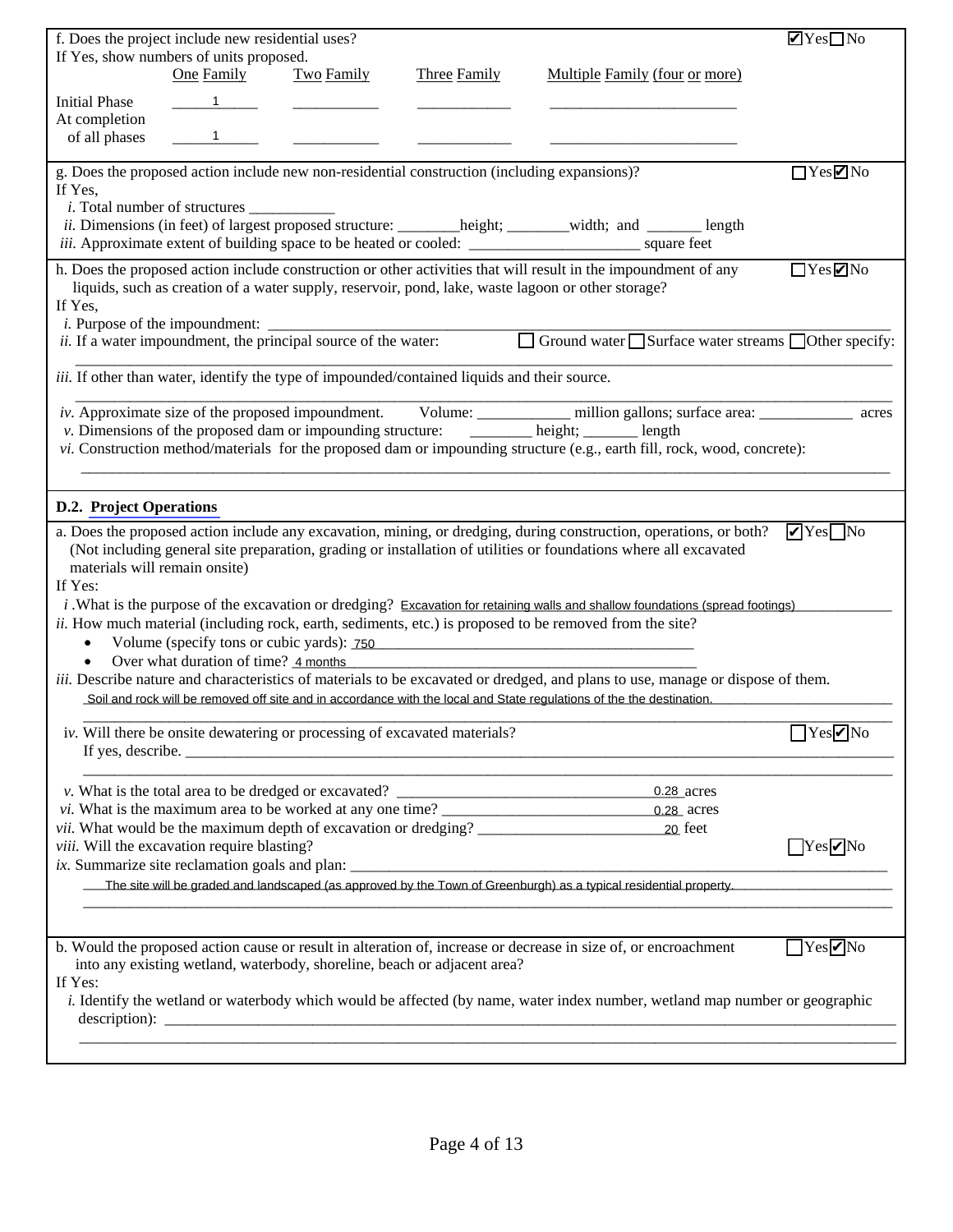| ii. Describe how the proposed action would affect that waterbody or wetland, e.g. excavation, fill, placement of structures, or<br>alteration of channels, banks and shorelines. Indicate extent of activities, alterations and additions in square feet or acres: |                                                                         |
|--------------------------------------------------------------------------------------------------------------------------------------------------------------------------------------------------------------------------------------------------------------------|-------------------------------------------------------------------------|
| iii. Will proposed action cause or result in disturbance to bottom sediments?<br>If Yes, describe:                                                                                                                                                                 | $\Box$ Yes $\Box$ No                                                    |
| iv. Will proposed action cause or result in the destruction or removal of aquatic vegetation?<br>If Yes:                                                                                                                                                           | $\Box$ Yes $\Box$ No                                                    |
| acres of aquatic vegetation proposed to be removed:                                                                                                                                                                                                                |                                                                         |
|                                                                                                                                                                                                                                                                    |                                                                         |
|                                                                                                                                                                                                                                                                    |                                                                         |
|                                                                                                                                                                                                                                                                    |                                                                         |
|                                                                                                                                                                                                                                                                    |                                                                         |
|                                                                                                                                                                                                                                                                    |                                                                         |
| c. Will the proposed action use, or create a new demand for water?                                                                                                                                                                                                 | $\blacksquare$ Yes $\blacksquare$ No                                    |
| If Yes:                                                                                                                                                                                                                                                            |                                                                         |
| <i>i</i> . Total anticipated water usage/demand per day:<br>600_gallons/day<br>ii. Will the proposed action obtain water from an existing public water supply?                                                                                                     | $\blacksquare$ Yes $\blacksquare$ No                                    |
| If Yes:                                                                                                                                                                                                                                                            |                                                                         |
| Name of district or service area: Greenburgh Water District No. 1<br>$\bullet$                                                                                                                                                                                     |                                                                         |
| Does the existing public water supply have capacity to serve the proposal?<br>٠                                                                                                                                                                                    | $\blacksquare$ Yes $\square$ No                                         |
| Is the project site in the existing district?<br>$\bullet$                                                                                                                                                                                                         | $\blacksquare$ Yes $\square$ No                                         |
| Is expansion of the district needed?<br>$\bullet$                                                                                                                                                                                                                  | $\Box$ Yes $\Box$ No                                                    |
| Do existing lines serve the project site?<br>$\bullet$                                                                                                                                                                                                             | $\blacksquare$ Yes $\square$ No                                         |
| <i>iii.</i> Will line extension within an existing district be necessary to supply the project?<br>If Yes:                                                                                                                                                         | $\Box$ Yes $\negthinspace \Box$ No                                      |
| Describe extensions or capacity expansions proposed to serve this project:<br>٠                                                                                                                                                                                    |                                                                         |
| Source(s) of supply for the district: $\frac{1}{\sqrt{2}}$                                                                                                                                                                                                         |                                                                         |
| $iv$ . Is a new water supply district or service area proposed to be formed to serve the project site?<br>If, Yes:                                                                                                                                                 | $\Box$ Yes $\negthinspace ZNo$                                          |
|                                                                                                                                                                                                                                                                    |                                                                         |
|                                                                                                                                                                                                                                                                    |                                                                         |
|                                                                                                                                                                                                                                                                    | <u> 1980 - Johann Barn, margaret eta idazlea (h. 1980).</u>             |
| v. If a public water supply will not be used, describe plans to provide water supply for the project:                                                                                                                                                              |                                                                         |
| vi. If water supply will be from wells (public or private), maximum pumping capacity: _______ gallons/minute.                                                                                                                                                      |                                                                         |
| d. Will the proposed action generate liquid wastes?                                                                                                                                                                                                                | $\blacksquare$ Yes $\Box$ No                                            |
| If Yes:                                                                                                                                                                                                                                                            |                                                                         |
| ii. Nature of liquid wastes to be generated (e.g., sanitary wastewater, industrial; if combination, describe all components and                                                                                                                                    |                                                                         |
|                                                                                                                                                                                                                                                                    |                                                                         |
| Sanitary wastewater                                                                                                                                                                                                                                                |                                                                         |
|                                                                                                                                                                                                                                                                    |                                                                         |
| iii. Will the proposed action use any existing public wastewater treatment facilities?<br>If Yes:                                                                                                                                                                  | $\blacksquare$ Yes $\blacksquare$ No                                    |
| Name of wastewater treatment plant to be used: Yonkers Wastewater Treatment Plant                                                                                                                                                                                  |                                                                         |
| Name of district: Bronx Sewer District                                                                                                                                                                                                                             |                                                                         |
| Does the existing wastewater treatment plant have capacity to serve the project?<br>Is the project site in the existing district?                                                                                                                                  | $\blacksquare$ Yes $\square$ No<br>$\blacksquare$ Yes $\blacksquare$ No |
| Is expansion of the district needed?                                                                                                                                                                                                                               | $\Box$ Yes $\Box$ No                                                    |
|                                                                                                                                                                                                                                                                    |                                                                         |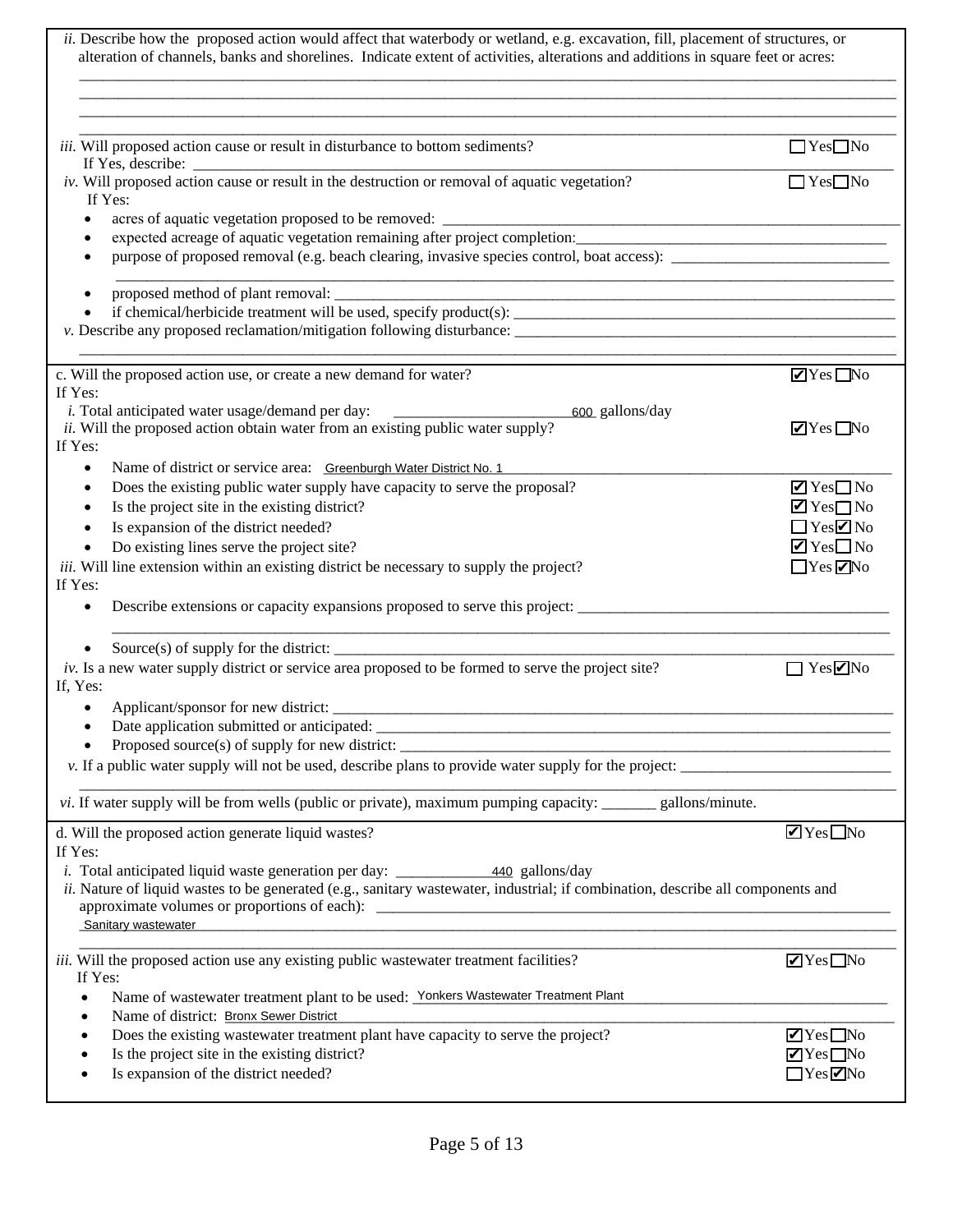| Do existing sewer lines serve the project site?                                                                                                                                                           | $\blacksquare$ Yes $\square$ No      |
|-----------------------------------------------------------------------------------------------------------------------------------------------------------------------------------------------------------|--------------------------------------|
| Will line extension within an existing district be necessary to serve the project?                                                                                                                        |                                      |
| If Yes:                                                                                                                                                                                                   |                                      |
| • Describe extensions or capacity expansions proposed to serve this project:                                                                                                                              |                                      |
|                                                                                                                                                                                                           |                                      |
| iv. Will a new wastewater (sewage) treatment district be formed to serve the project site?                                                                                                                | $\Box$ Yes $\Box$ No                 |
| If Yes:                                                                                                                                                                                                   |                                      |
|                                                                                                                                                                                                           |                                      |
| $\bullet$                                                                                                                                                                                                 |                                      |
| What is the receiving water for the wastewater discharge?<br>v. If public facilities will not be used, describe plans to provide wastewater treatment for the project, including specifying proposed      |                                      |
| receiving water (name and classification if surface discharge, or describe subsurface disposal plans):                                                                                                    |                                      |
|                                                                                                                                                                                                           |                                      |
| e. Will the proposed action disturb more than one acre and create stormwater runoff, either from new point                                                                                                | $\Box$ Yes $\neg$ No                 |
| sources (i.e. ditches, pipes, swales, curbs, gutters or other concentrated flows of stormwater) or non-point<br>source (i.e. sheet flow) during construction or post construction?<br>If Yes:             |                                      |
| <i>i.</i> How much impervious surface will the project create in relation to total size of project parcel?                                                                                                |                                      |
| ______ Square feet or ______ acres (impervious surface)                                                                                                                                                   |                                      |
| Square feet or ______ acres (parcel size)                                                                                                                                                                 |                                      |
|                                                                                                                                                                                                           |                                      |
|                                                                                                                                                                                                           |                                      |
| <i>iii.</i> Where will the stormwater runoff be directed (i.e. on-site stormwater management facility/structures, adjacent properties,<br>groundwater, on-site surface water or off-site surface waters)? |                                      |
|                                                                                                                                                                                                           |                                      |
|                                                                                                                                                                                                           |                                      |
|                                                                                                                                                                                                           |                                      |
|                                                                                                                                                                                                           |                                      |
| Will stormwater runoff flow to adjacent properties?                                                                                                                                                       | $\Box$ Yes $\Box$ No                 |
| iv. Does proposed plan minimize impervious surfaces, use pervious materials or collect and re-use stormwater?                                                                                             | $\Box$ Yes $\Box$ No                 |
| f. Does the proposed action include, or will it use on-site, one or more sources of air emissions, including fuel                                                                                         | $\blacksquare$ Yes $\blacksquare$ No |
| combustion, waste incineration, or other processes or operations?                                                                                                                                         |                                      |
| If Yes, identify:                                                                                                                                                                                         |                                      |
| <i>i</i> . Mobile sources during project operations (e.g., heavy equipment, fleet or delivery vehicles)                                                                                                   |                                      |
| Heavy equipment and material delivery vehicles                                                                                                                                                            |                                      |
| ii. Stationary sources during construction (e.g., power generation, structural heating, batch plant, crushers)                                                                                            |                                      |
| None.                                                                                                                                                                                                     |                                      |
| <i>iii.</i> Stationary sources during operations (e.g., process emissions, large boilers, electric generation)<br>Small residential boiler and water heater.                                              |                                      |
|                                                                                                                                                                                                           |                                      |
| g. Will any air emission sources named in D.2.f (above), require a NY State Air Registration, Air Facility Permit,<br>or Federal Clean Air Act Title IV or Title V Permit?<br>If Yes:                     | $\Box$ Yes $\Box$ No                 |
| <i>i.</i> Is the project site located in an Air quality non-attainment area? (Area routinely or periodically fails to meet                                                                                | $\Box$ Yes $\Box$ No                 |
| ambient air quality standards for all or some parts of the year)                                                                                                                                          |                                      |
| ii. In addition to emissions as calculated in the application, the project will generate:                                                                                                                 |                                      |
| Tons/year (short tons) of Carbon Dioxide $(CO2)$                                                                                                                                                          |                                      |
| Tons/year (short tons) of Nitrous Oxide $(N_2O)$                                                                                                                                                          |                                      |
| Tons/year (short tons) of Perfluorocarbons (PFCs)                                                                                                                                                         |                                      |
| Tons/year (short tons) of Sulfur Hexafluoride $(SF_6)$                                                                                                                                                    |                                      |
| Tons/year (short tons) of Carbon Dioxide equivalent of Hydroflourocarbons (HFCs)                                                                                                                          |                                      |
| Tons/year (short tons) of Hazardous Air Pollutants (HAPs)                                                                                                                                                 |                                      |
|                                                                                                                                                                                                           |                                      |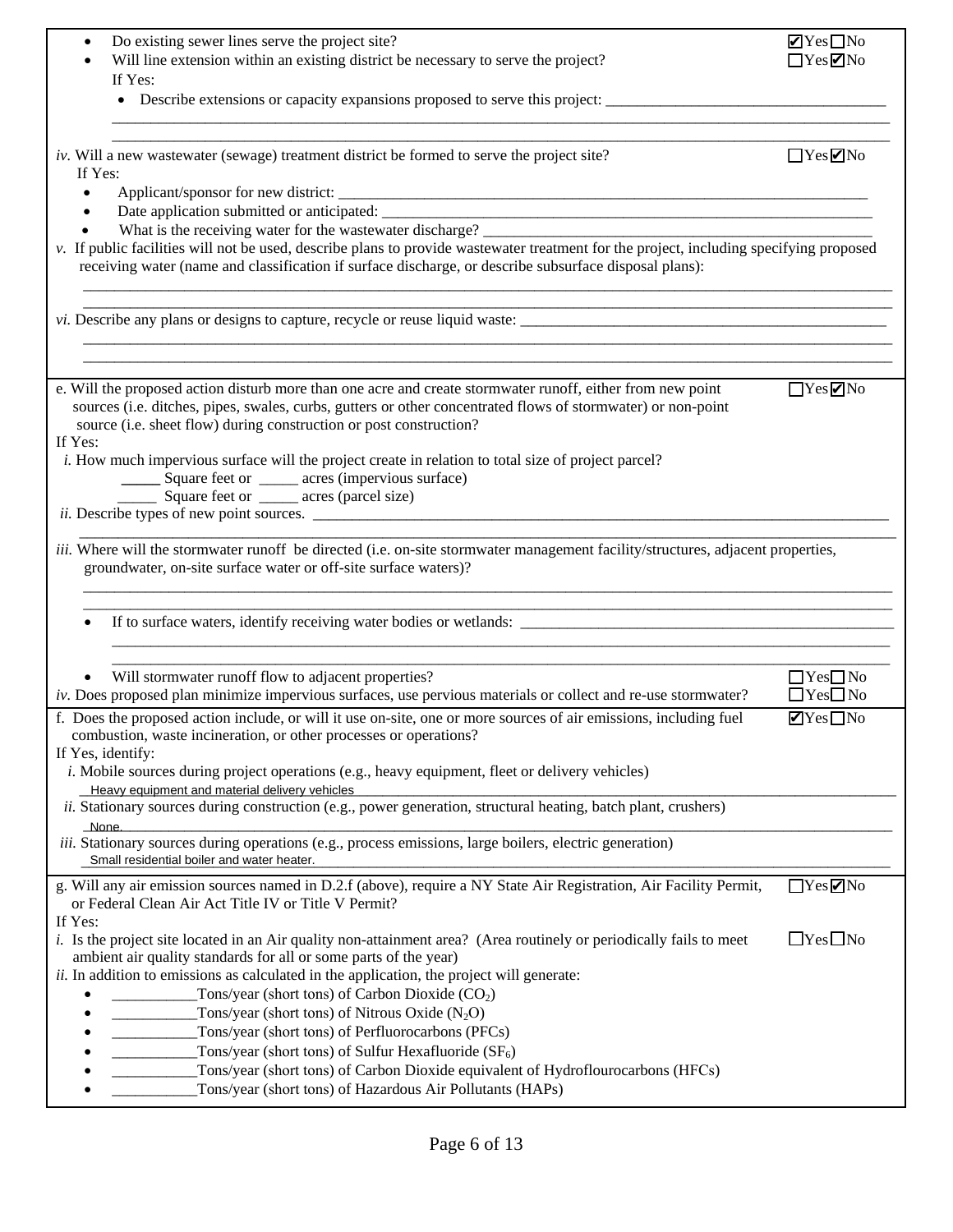| h. Will the proposed action generate or emit methane (including, but not limited to, sewage treatment plants,<br>landfills, composting facilities)?                                                                                          | $\Box$ Yes $\neg$ No |
|----------------------------------------------------------------------------------------------------------------------------------------------------------------------------------------------------------------------------------------------|----------------------|
| If Yes:                                                                                                                                                                                                                                      |                      |
|                                                                                                                                                                                                                                              |                      |
| ii. Describe any methane capture, control or elimination measures included in project design (e.g., combustion to generate heat or                                                                                                           |                      |
| i. Will the proposed action result in the release of air pollutants from open-air operations or processes, such as                                                                                                                           | YesVNo               |
| quarry or landfill operations?                                                                                                                                                                                                               |                      |
| If Yes: Describe operations and nature of emissions (e.g., diesel exhaust, rock particulates/dust):                                                                                                                                          |                      |
|                                                                                                                                                                                                                                              |                      |
|                                                                                                                                                                                                                                              |                      |
| j. Will the proposed action result in a substantial increase in traffic above present levels or generate substantial                                                                                                                         | $\Box$ Yes $\neg$ No |
| new demand for transportation facilities or services?<br>If Yes:                                                                                                                                                                             |                      |
| $\Box$ Evening<br><i>i</i> . When is the peak traffic expected (Check all that apply): $\Box$ Morning<br>$\Box$ Weekend                                                                                                                      |                      |
| <i>i.</i> When is the peak unity of $\Box$<br><i>ii.</i> For commercial activities only, projected number of semi-trailer truck trips/day:<br>The increase/decrease Fxisting Proposed Media only and the semi-trailer truck trips/day: Net i |                      |
|                                                                                                                                                                                                                                              |                      |
| iii. Parking spaces: Existing _______________                                                                                                                                                                                                |                      |
| iv. Does the proposed action include any shared use parking?                                                                                                                                                                                 |                      |
| v. If the proposed action includes any modification of existing roads, creation of new roads or change in existing access, describe:                                                                                                         |                      |
|                                                                                                                                                                                                                                              |                      |
|                                                                                                                                                                                                                                              |                      |
| <i>vi.</i> Are public/private transportation service(s) or facilities available within $\frac{1}{2}$ mile of the proposed site?                                                                                                              | $Yes$ No             |
| vii Will the proposed action include access to public transportation or accommodations for use of hybrid, electric<br>or other alternative fueled vehicles?                                                                                  | $Yes$ No             |
| viii. Will the proposed action include plans for pedestrian or bicycle accommodations for connections to existing                                                                                                                            | $T$ Yes $\nabla$ No  |
| pedestrian or bicycle routes?                                                                                                                                                                                                                |                      |
|                                                                                                                                                                                                                                              |                      |
| k. Will the proposed action (for commercial or industrial projects only) generate new or additional demand                                                                                                                                   | $\Box$ Yes $\Box$ No |
| for energy?                                                                                                                                                                                                                                  |                      |
| If Yes:                                                                                                                                                                                                                                      |                      |
|                                                                                                                                                                                                                                              |                      |
| ii. Anticipated sources/suppliers of electricity for the project (e.g., on-site combustion, on-site renewable, via grid/local utility, or                                                                                                    |                      |
| other):                                                                                                                                                                                                                                      |                      |
|                                                                                                                                                                                                                                              |                      |
| iii. Will the proposed action require a new, or an upgrade to, an existing substation?                                                                                                                                                       | $\Box$ Yes $\Box$ No |
|                                                                                                                                                                                                                                              |                      |
| l. Hours of operation. Answer all items which apply.<br><i>i</i> . During Construction:<br>ii. During Operations:                                                                                                                            |                      |
| 7am-8pm                                                                                                                                                                                                                                      |                      |
| 9am-6pm                                                                                                                                                                                                                                      |                      |
|                                                                                                                                                                                                                                              |                      |
|                                                                                                                                                                                                                                              |                      |
|                                                                                                                                                                                                                                              |                      |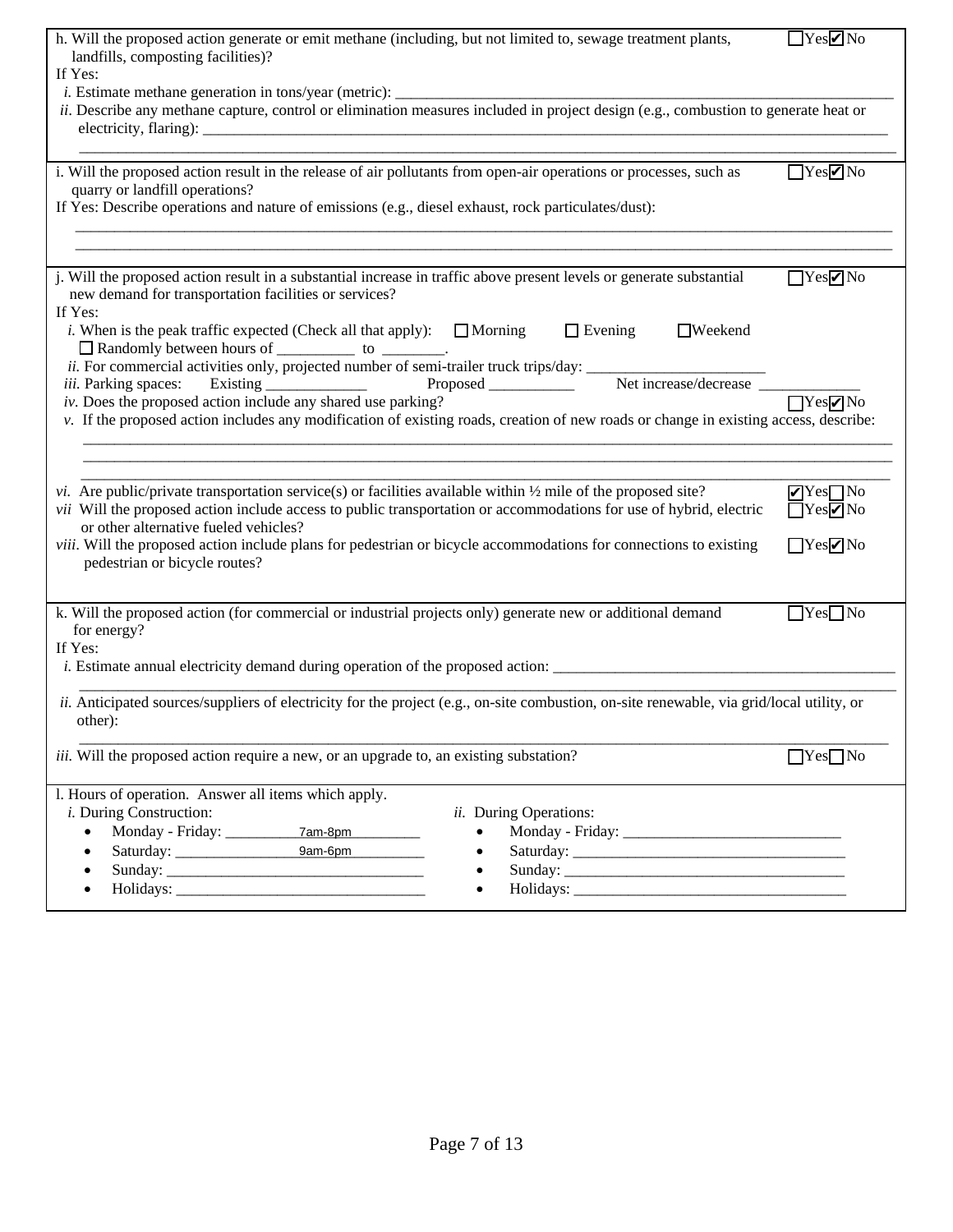| m. Will the proposed action produce noise that will exceed existing ambient noise levels during construction,<br>operation, or both?                                                                                                       | $\Box$ Yes $\Box$ No |
|--------------------------------------------------------------------------------------------------------------------------------------------------------------------------------------------------------------------------------------------|----------------------|
| If yes:<br><i>i.</i> Provide details including sources, time of day and duration:                                                                                                                                                          |                      |
| Ambient noise levels will be affected by the typical construction equipment during site excavation/grading and typical construction noise a                                                                                                |                      |
| associated with framing a single family residential building                                                                                                                                                                               |                      |
| <i>ii.</i> Will proposed action remove existing natural barriers that could act as a noise barrier or screen?                                                                                                                              | $\Box$ Yes $\Box$ No |
|                                                                                                                                                                                                                                            |                      |
|                                                                                                                                                                                                                                            |                      |
| n Will the proposed action have outdoor lighting?                                                                                                                                                                                          | $\Box$ Yes $\Box$ No |
| If yes:<br><i>i.</i> Describe source(s), location(s), height of fixture(s), direction/aim, and proximity to nearest occupied structures:                                                                                                   |                      |
| ii. Will proposed action remove existing natural barriers that could act as a light barrier or screen?                                                                                                                                     | $\Box$ Yes $\Box$ No |
| o. Does the proposed action have the potential to produce odors for more than one hour per day?<br>If Yes, describe possible sources, potential frequency and duration of odor emissions, and proximity to nearest<br>occupied structures: | $\Box$ Yes $\Box$ No |
| p. Will the proposed action include any bulk storage of petroleum (combined capacity of over 1,100 gallons)                                                                                                                                | $\Box$ Yes $\Box$ No |
| or chemical products 185 gallons in above ground storage or any amount in underground storage?<br>If Yes:<br><i>i.</i> Product(s) to be stored $\frac{1}{\text{per unit time}}$ (e.g., month, year)<br>ii. Volume(s)                       |                      |
|                                                                                                                                                                                                                                            |                      |
| q. Will the proposed action (commercial, industrial and recreational projects only) use pesticides (i.e., herbicides,<br>insecticides) during construction or operation?<br>If Yes:<br><i>i</i> . Describe proposed treatment(s):          | $\Box$ Yes $\Box$ No |
|                                                                                                                                                                                                                                            |                      |
| ii. Will the proposed action use Integrated Pest Management Practices?                                                                                                                                                                     | $\Box$ Yes $\Box$ No |
| r. Will the proposed action (commercial or industrial projects only) involve or require the management or disposal<br>of solid waste (excluding hazardous materials)?<br>If Yes:                                                           | $\Box$ Yes $\Box$ No |
| <i>i.</i> Describe any solid waste(s) to be generated during construction or operation of the facility:                                                                                                                                    |                      |
| $\bullet$                                                                                                                                                                                                                                  |                      |
| $\bullet$                                                                                                                                                                                                                                  |                      |
| ii. Describe any proposals for on-site minimization, recycling or reuse of materials to avoid disposal as solid waste:<br>$\bullet$                                                                                                        |                      |
| ,我们的人们就会在这里,我们的人们就会在这里,我们的人们就会在这里,我们的人们就会在这里,我们的人们就会在这里,我们的人们就会在这里,我们的人们就会在这里,我们<br>$\bullet$                                                                                                                                              |                      |
| iii. Proposed disposal methods/facilities for solid waste generated on-site:<br>$\bullet$                                                                                                                                                  |                      |
|                                                                                                                                                                                                                                            |                      |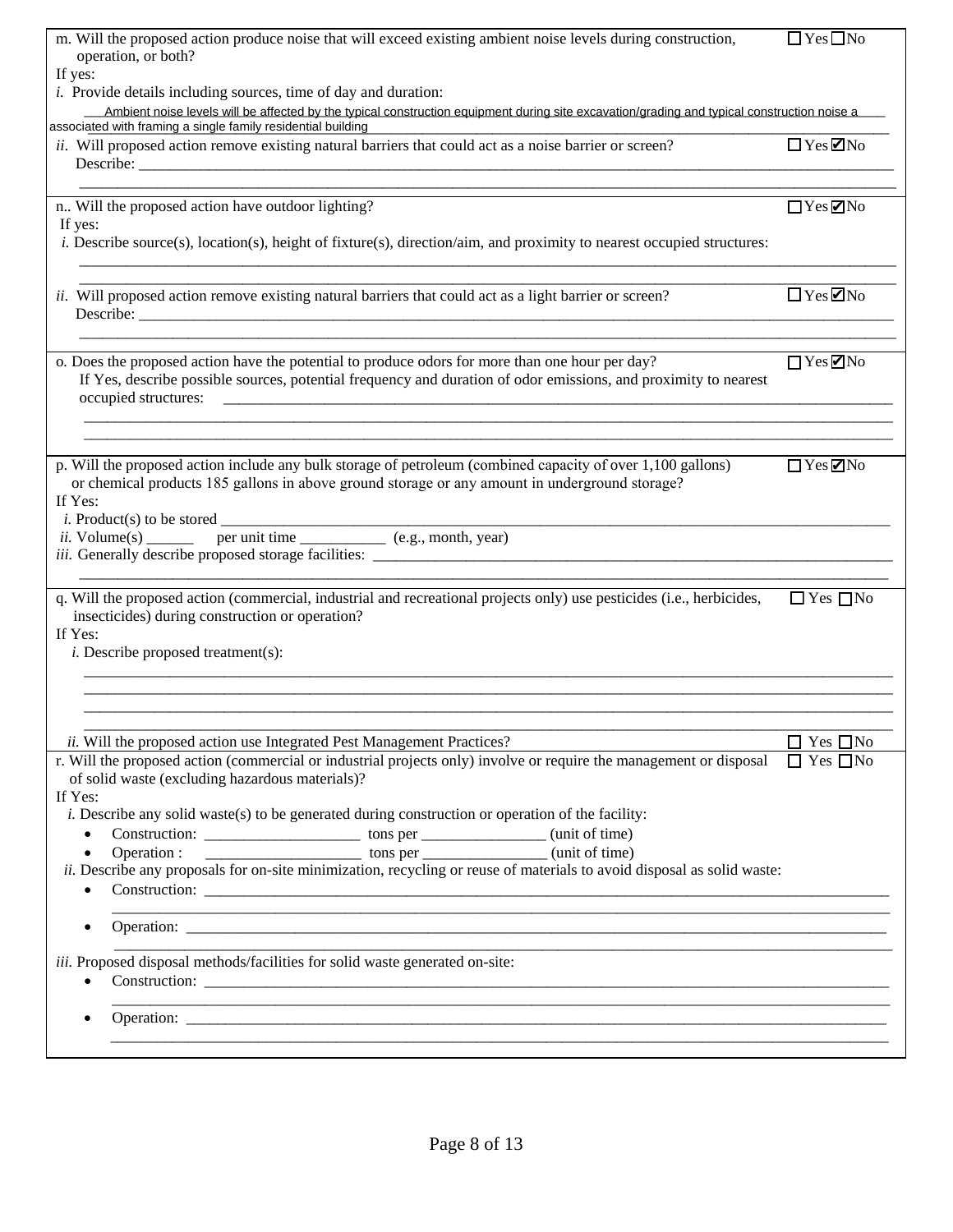| s. Does the proposed action include construction or modification of a solid waste management facility?<br>$\Box$ Yes $\Box$ No<br>If Yes:                                                                                                                                                               |             |                    |                                                         |  |
|---------------------------------------------------------------------------------------------------------------------------------------------------------------------------------------------------------------------------------------------------------------------------------------------------------|-------------|--------------------|---------------------------------------------------------|--|
| <i>i.</i> Type of management or handling of waste proposed for the site (e.g., recycling or transfer station, composting, landfill, or                                                                                                                                                                  |             |                    |                                                         |  |
| other disposal activities):<br>ii. Anticipated rate of disposal/processing:                                                                                                                                                                                                                             |             |                    |                                                         |  |
| Tons/month, if transfer or other non-combustion/thermal treatment, or                                                                                                                                                                                                                                   |             |                    |                                                         |  |
| Tons/hour, if combustion or thermal treatment                                                                                                                                                                                                                                                           |             |                    |                                                         |  |
| t. Will proposed action at the site involve the commercial generation, treatment, storage, or disposal of hazardous                                                                                                                                                                                     |             |                    | $\Box$ Yes $\negthinspace\negthinspace\negthinspace$ No |  |
| waste?<br>If Yes:                                                                                                                                                                                                                                                                                       |             |                    |                                                         |  |
| <i>i.</i> Name(s) of all hazardous wastes or constituents to be generated, handled or managed at facility:                                                                                                                                                                                              |             |                    |                                                         |  |
| <i>ii.</i> Generally describe processes or activities involving hazardous wastes or constituents:                                                                                                                                                                                                       |             |                    |                                                         |  |
| iii. Specify amount to be handled or generated _____ tons/month                                                                                                                                                                                                                                         |             |                    |                                                         |  |
| v. Will any hazardous wastes be disposed at an existing offsite hazardous waste facility?                                                                                                                                                                                                               |             |                    | $\Box$ Yes $\Box$ No                                    |  |
| If No: describe proposed management of any hazardous wastes which will not be sent to a hazardous waste facility:                                                                                                                                                                                       |             |                    |                                                         |  |
|                                                                                                                                                                                                                                                                                                         |             |                    |                                                         |  |
| E. Site and Setting of Proposed Action                                                                                                                                                                                                                                                                  |             |                    |                                                         |  |
|                                                                                                                                                                                                                                                                                                         |             |                    |                                                         |  |
| E.1. Land uses on and surrounding the project site                                                                                                                                                                                                                                                      |             |                    |                                                         |  |
| a. Existing land uses.<br>i. Check all uses that occur on, adjoining and near the project site.<br>$\Box$ Urban $\Box$ Industrial $\Box$ Commercial $\Box$ Residential (suburban) $\Box$ Rural (non-farm)<br>$\Box$ Forest $\Box$ Agriculture $\Box$ Aquatic<br>ii. If mix of uses, generally describe: |             |                    |                                                         |  |
|                                                                                                                                                                                                                                                                                                         |             |                    |                                                         |  |
| b. Land uses and covertypes on the project site.                                                                                                                                                                                                                                                        |             |                    |                                                         |  |
| Land use or                                                                                                                                                                                                                                                                                             | Current     | Acreage After      | Change                                                  |  |
| Covertype                                                                                                                                                                                                                                                                                               | Acreage     | Project Completion | $(Acres +/-)$                                           |  |
| Roads, buildings, and other paved or impervious<br>$\bullet$<br>surfaces                                                                                                                                                                                                                                | 0.12        | 0.18               | $+0.06$                                                 |  |
| Forested<br>$\bullet$                                                                                                                                                                                                                                                                                   | $\mathbf 0$ | 0                  | $\mathbf 0$                                             |  |
| Meadows, grasslands or brushlands (non-<br>$\bullet$<br>agricultural, including abandoned agricultural)                                                                                                                                                                                                 | 0.25        | 0.24               | $-0.01$                                                 |  |
| Agricultural<br>$\bullet$<br>(includes active orchards, field, greenhouse etc.)                                                                                                                                                                                                                         | 0           | 0                  | $\mathbf 0$                                             |  |
| Surface water features<br>$\bullet$<br>(lakes, ponds, streams, rivers, etc.)                                                                                                                                                                                                                            | 0           | 0                  | $\mathbf 0$                                             |  |
| Wetlands (freshwater or tidal)<br>$\bullet$                                                                                                                                                                                                                                                             | $\mathbf 0$ | 0                  | $\Omega$                                                |  |
| Non-vegetated (bare rock, earth or fill)<br>$\bullet$                                                                                                                                                                                                                                                   | .08         | .03                | $-0.05$                                                 |  |
| Other<br>$\bullet$<br>0<br>0<br>0                                                                                                                                                                                                                                                                       |             |                    |                                                         |  |
|                                                                                                                                                                                                                                                                                                         |             |                    |                                                         |  |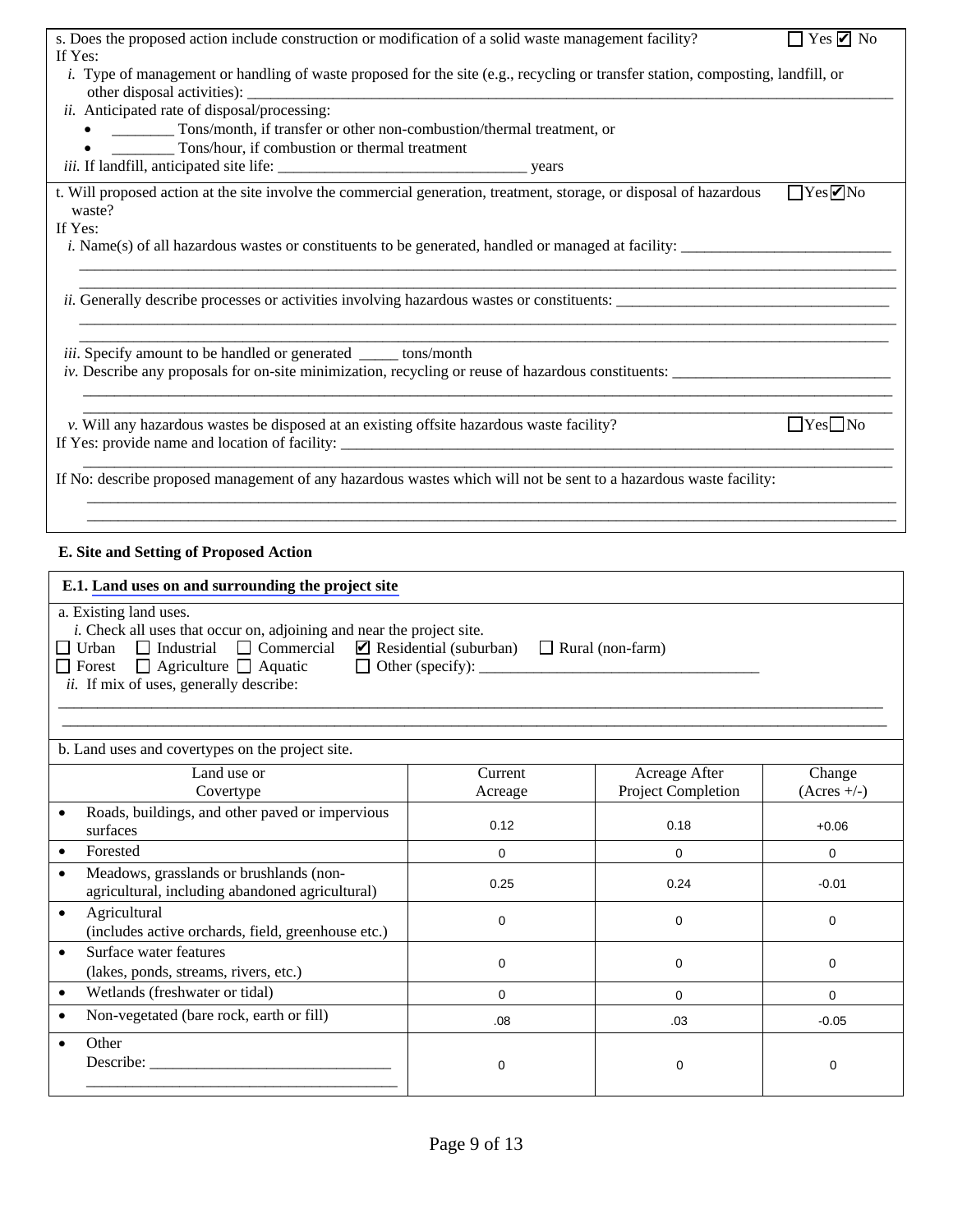| c. Is the project site presently used by members of the community for public recreation?                                                                                                                                                             | $\Box$ Yes $\overline{\Box}$ No                                                                 |
|------------------------------------------------------------------------------------------------------------------------------------------------------------------------------------------------------------------------------------------------------|-------------------------------------------------------------------------------------------------|
| d. Are there any facilities serving children, the elderly, people with disabilities (e.g., schools, hospitals, licensed<br>day care centers, or group homes) within 1500 feet of the project site?<br>If Yes,<br><i>i</i> . Identify Facilities:     | $Yes$ No                                                                                        |
|                                                                                                                                                                                                                                                      |                                                                                                 |
| e. Does the project site contain an existing dam?<br>If Yes:                                                                                                                                                                                         | $\Box$ Yes $\negthinspace\negthinspace\negthinspace\negthinspace\negthinspace\negthinspace N$ o |
| <i>i</i> . Dimensions of the dam and impoundment:                                                                                                                                                                                                    |                                                                                                 |
| Dam height:                                                                                                                                                                                                                                          |                                                                                                 |
| Dam length:                                                                                                                                                                                                                                          |                                                                                                 |
| Surface area:<br>$\overline{\phantom{a}}$ acres                                                                                                                                                                                                      |                                                                                                 |
|                                                                                                                                                                                                                                                      |                                                                                                 |
| <i>ii.</i> Dam's existing hazard classification:<br>iii. Provide date and summarize results of last inspection:                                                                                                                                      |                                                                                                 |
|                                                                                                                                                                                                                                                      |                                                                                                 |
|                                                                                                                                                                                                                                                      |                                                                                                 |
|                                                                                                                                                                                                                                                      |                                                                                                 |
| f. Has the project site ever been used as a municipal, commercial or industrial solid waste management facility,<br>or does the project site adjoin property which is now, or was at one time, used as a solid waste management facility?<br>If Yes: | $\Box$ Yes $\neg$ No                                                                            |
| <i>i</i> . Has the facility been formally closed?                                                                                                                                                                                                    | $\Box$ Yes $\Box$ No                                                                            |
| $\bullet$                                                                                                                                                                                                                                            |                                                                                                 |
| ii. Describe the location of the project site relative to the boundaries of the solid waste management facility:                                                                                                                                     |                                                                                                 |
|                                                                                                                                                                                                                                                      |                                                                                                 |
|                                                                                                                                                                                                                                                      |                                                                                                 |
| g. Have hazardous wastes been generated, treated and/or disposed of at the site, or does the project site adjoin<br>property which is now or was at one time used to commercially treat, store and/or dispose of hazardous waste?                    | $\Box$ Yes $\negthinspace ZNo$                                                                  |
| If Yes:<br><i>i.</i> Describe waste(s) handled and waste management activities, including approximate time when activities occurred:                                                                                                                 |                                                                                                 |
|                                                                                                                                                                                                                                                      |                                                                                                 |
|                                                                                                                                                                                                                                                      |                                                                                                 |
| h. Potential contamination history. Has there been a reported spill at the proposed project site, or have any<br>remedial actions been conducted at or adjacent to the proposed site?                                                                | $\Box$ Yes $\neg$ No                                                                            |
| If Yes:<br>i. Is any portion of the site listed on the NYSDEC Spills Incidents database or Environmental Site<br>Remediation database? Check all that apply:                                                                                         | $\Box$ Yes $\Box$ No                                                                            |
| $\Box$ Yes – Spills Incidents database                                                                                                                                                                                                               |                                                                                                 |
| Yes - Environmental Site Remediation database<br>Neither database                                                                                                                                                                                    |                                                                                                 |
|                                                                                                                                                                                                                                                      |                                                                                                 |
| <i>iii.</i> Is the project within 2000 feet of any site in the NYSDEC Environmental Site Remediation database?<br>If yes, provide DEC ID number(s): $\frac{V00306}{V00306}$                                                                          | $\blacksquare$ Yes $\square$ No                                                                 |
| iv. If yes to (i), (ii) or (iii) above, describe current status of site(s):                                                                                                                                                                          |                                                                                                 |
|                                                                                                                                                                                                                                                      |                                                                                                 |
|                                                                                                                                                                                                                                                      |                                                                                                 |
|                                                                                                                                                                                                                                                      |                                                                                                 |
|                                                                                                                                                                                                                                                      |                                                                                                 |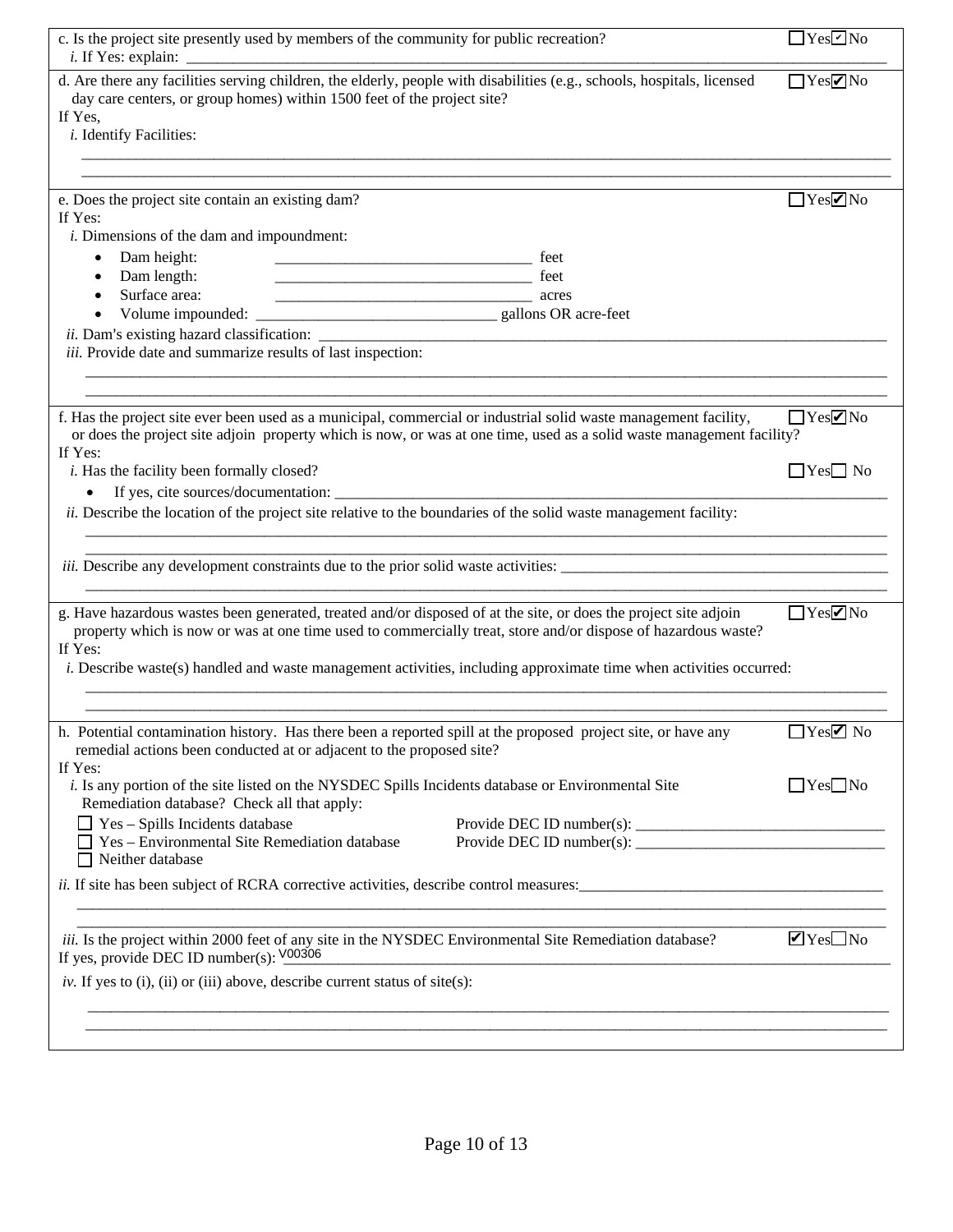| v. Is the project site subject to an institutional control limiting property uses?                                                                                              | $\Box$ Yes $\Box$ No            |
|---------------------------------------------------------------------------------------------------------------------------------------------------------------------------------|---------------------------------|
| $\bullet$                                                                                                                                                                       |                                 |
| $\bullet$                                                                                                                                                                       |                                 |
| $\bullet$<br>Will the project affect the institutional or engineering controls in place?                                                                                        | $\Box$ Yes $\Box$ No            |
|                                                                                                                                                                                 |                                 |
| E.2. Natural Resources On or Near Project Site                                                                                                                                  |                                 |
| a. What is the average depth to bedrock on the project site?<br>$6+$ feet                                                                                                       |                                 |
| b. Are there bedrock outcroppings on the project site?<br>If Yes, what proportion of the site is comprised of bedrock outcroppings?<br>9 %                                      | $\blacksquare$ Yes $\square$ No |
| c. Predominant soil type(s) present on project site:<br>$100\%$<br>Urban land-Charlton Chatfield Cmplx<br>$\frac{1}{1}$                                                         | %<br>$\%$                       |
| d. What is the average depth to the water table on the project site? Average: $\frac{7}{2}$ feet                                                                                |                                 |
| $\frac{100}{\%}$ of site<br>e. Drainage status of project site soils: ■ Well Drained:<br>Moderately Well Drained: _____% of site<br>□ Poorly Drained 2000 % of site             |                                 |
| f. Approximate proportion of proposed action site with slopes: $\Box$ 0-10%:<br>33 % of site<br>$10-15\%$ :<br>$14\%$ of site<br>$\blacksquare$ 15% or greater:<br>53 % of site |                                 |
| g. Are there any unique geologic features on the project site?                                                                                                                  | $\Box$ Yes $\neg$ No            |
| h. Surface water features.<br>i. Does any portion of the project site contain wetlands or other waterbodies (including streams, rivers,                                         | YesVNo                          |
| ponds or lakes)?<br>ii. Do any wetlands or other waterbodies adjoin the project site?                                                                                           | $\blacksquare$ Yes $\square$ No |
| If Yes to either $i$ or $ii$ , continue. If No, skip to E.2.i.                                                                                                                  |                                 |
| iii. Are any of the wetlands or waterbodies within or adjoining the project site regulated by any federal,<br>state or local agency?                                            | $\blacksquare$ Yes $\square$ No |
| iv. For each identified regulated wetland and waterbody on the project site, provide the following information:<br>Streams:<br>$\bullet$                                        |                                 |
| $\bullet$                                                                                                                                                                       |                                 |
| Wetlands:<br>٠                                                                                                                                                                  |                                 |
| $\bullet$<br>v. Are any of the above water bodies listed in the most recent compilation of NYS water quality-impaired<br>waterbodies?                                           | $\Box$ Yes $\Box$ No            |
| If yes, name of impaired water body/bodies and basis for listing as impaired:                                                                                                   |                                 |
| i. Is the project site in a designated Floodway?                                                                                                                                | $\Box$ Yes $\neg$ No            |
| j. Is the project site in the 100 year Floodplain?                                                                                                                              | $\Box$ Yes $\neg$ No            |
| k. Is the project site in the 500 year Floodplain?                                                                                                                              | $\Box$ Yes $\Box$ No            |
| 1. Is the project site located over, or immediately adjoining, a primary, principal or sole source aquifer?<br>If Yes:                                                          | $\blacksquare$ Yes $\square$ No |
| i. Name of aquifer: Principal Aquifer                                                                                                                                           |                                 |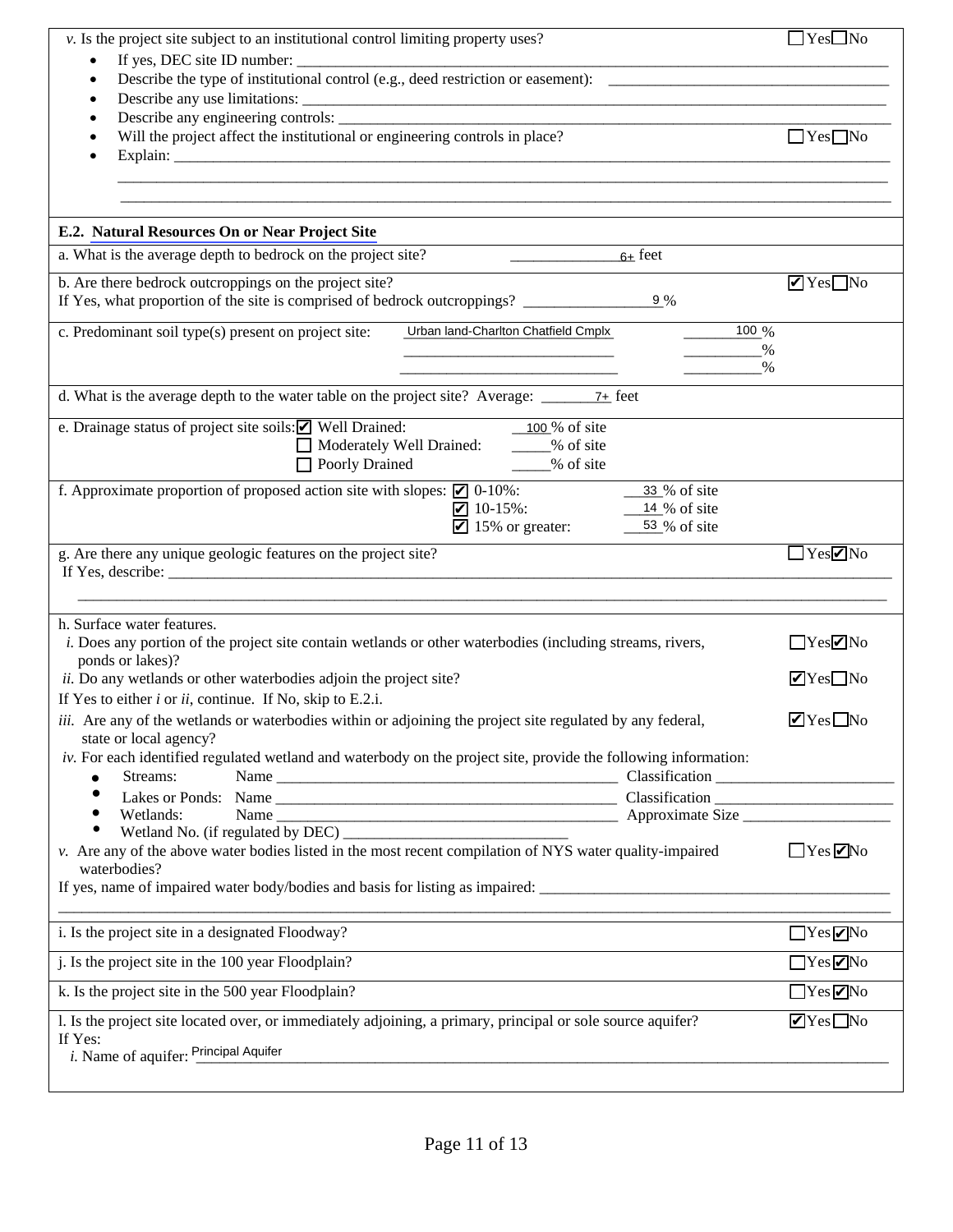| m. Identify the predominant wildlife species that occupy or use the project site:                                                                                                                                                                                                                                                                                               |                                                   |  |
|---------------------------------------------------------------------------------------------------------------------------------------------------------------------------------------------------------------------------------------------------------------------------------------------------------------------------------------------------------------------------------|---------------------------------------------------|--|
|                                                                                                                                                                                                                                                                                                                                                                                 |                                                   |  |
|                                                                                                                                                                                                                                                                                                                                                                                 |                                                   |  |
| n. Does the project site contain a designated significant natural community?<br>If Yes:                                                                                                                                                                                                                                                                                         | $\Box$ Yes $\negthinspace \blacktriangleright$ No |  |
| <i>i.</i> Describe the habitat/community (composition, function, and basis for designation):                                                                                                                                                                                                                                                                                    |                                                   |  |
| <i>ii.</i> Source(s) of description or evaluation:                                                                                                                                                                                                                                                                                                                              |                                                   |  |
| iii. Extent of community/habitat:                                                                                                                                                                                                                                                                                                                                               |                                                   |  |
| Currently:<br>$\bullet$<br>acres                                                                                                                                                                                                                                                                                                                                                |                                                   |  |
| Following completion of project as proposed: ___________________________________<br>acres<br>$\bullet$                                                                                                                                                                                                                                                                          |                                                   |  |
| Gain or loss (indicate $+$ or $-$ ):<br>$\bullet$<br>acres                                                                                                                                                                                                                                                                                                                      |                                                   |  |
| o. Does project site contain any species of plant or animal that is listed by the federal government or NYS as<br>endangered or threatened, or does it contain any areas identified as habitat for an endangered or threatened species?                                                                                                                                         | $\Box$ Yes $\neg$ No                              |  |
| p. Does the project site contain any species of plant or animal that is listed by NYS as rare, or as a species of<br>special concern?                                                                                                                                                                                                                                           | $\Box$ Yes $\nabla$ No                            |  |
| q. Is the project site or adjoining area currently used for hunting, trapping, fishing or shell fishing?<br>If yes, give a brief description of how the proposed action may affect that use:                                                                                                                                                                                    | YesVNo                                            |  |
| E.3. Designated Public Resources On or Near Project Site                                                                                                                                                                                                                                                                                                                        |                                                   |  |
| a. Is the project site, or any portion of it, located in a designated agricultural district certified pursuant to<br>Agriculture and Markets Law, Article 25-AA, Section 303 and 304?<br>If Yes, provide county plus district name/number: ______________________________                                                                                                       | $\Box$ Yes $\nabla$ No                            |  |
| b. Are agricultural lands consisting of highly productive soils present?<br><i>ii.</i> Source(s) of soil rating(s): $\overline{\phantom{a}}$                                                                                                                                                                                                                                    | $\Box$ Yes $\neg$ No                              |  |
| c. Does the project site contain all or part of, or is it substantially contiguous to, a registered National<br>Natural Landmark?<br>If Yes:<br><i>i</i> . Nature of the natural landmark:<br>$\Box$ Biological Community<br>Geological Feature<br>$\Box$<br><i>ii.</i> Provide brief description of landmark, including values behind designation and approximate size/extent: | YesVNo                                            |  |
| d. Is the project site located in or does it adjoin a state listed Critical Environmental Area?<br>If Yes:<br>i. CEA name: Floodplains, County & State Park Lands<br>ii. Basis for designation: Protect water & natural area, Exceptional or unique character                                                                                                                   | $\blacksquare$ Yes $\blacksquare$ No              |  |
| iii. Designating agency and date: Agency:Greenburgh, Town of, Agency:Westchester County, Date:1-30-79, Date:1-31-90                                                                                                                                                                                                                                                             |                                                   |  |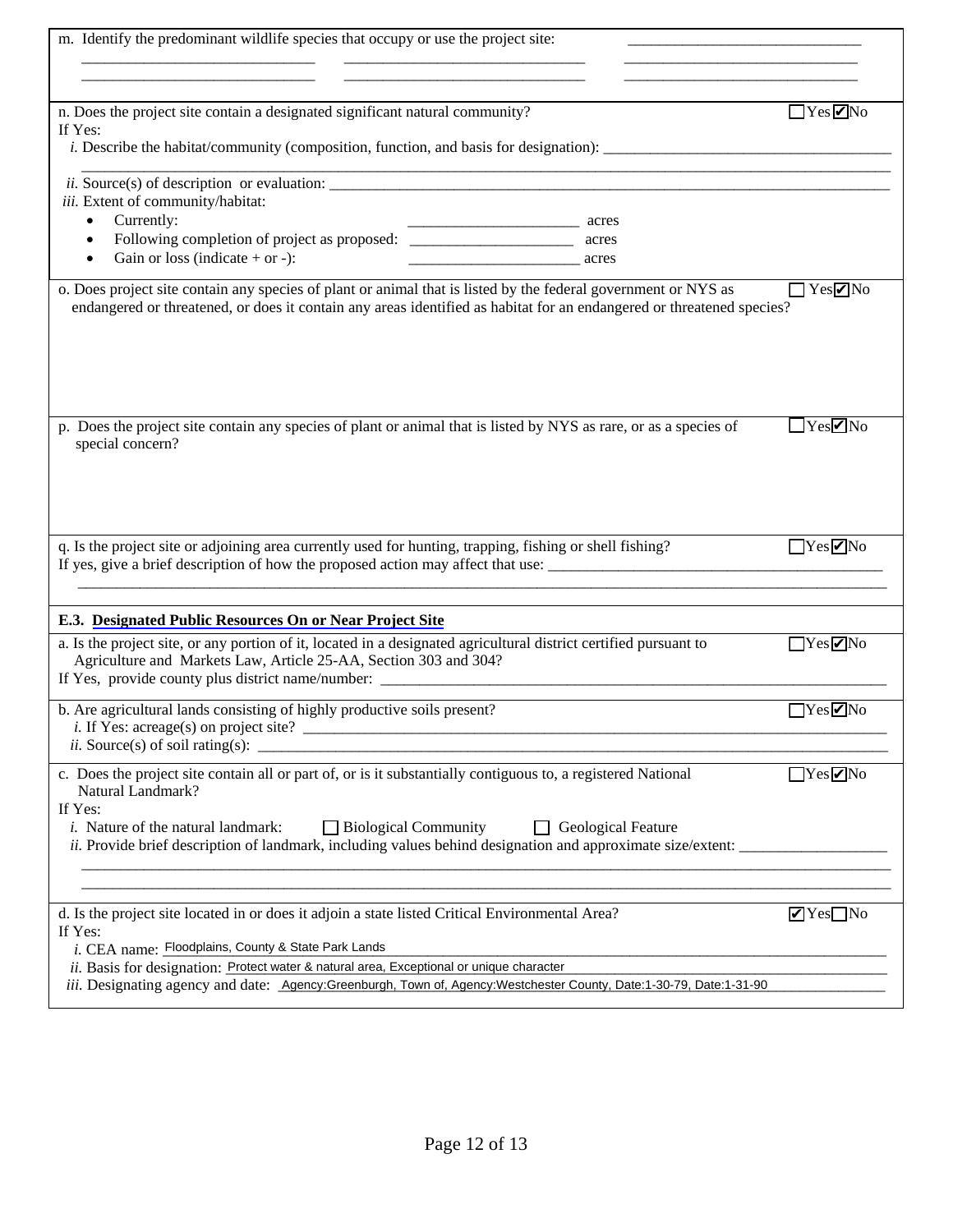| e. Does the project site contain, or is it substantially contiguous to, a building, archaeological site, or district<br>which is listed on, or has been nominated by the NYS Board of Historic Preservation for inclusion on, the<br>State or National Register of Historic Places?                                                                                                        | $\blacksquare$ Yes $\square$ No |
|--------------------------------------------------------------------------------------------------------------------------------------------------------------------------------------------------------------------------------------------------------------------------------------------------------------------------------------------------------------------------------------------|---------------------------------|
| If Yes:<br><i>i.</i> Nature of historic/archaeological resource: $\Box$ Archaeological Site<br>$\Box$ Historic Building or District<br>ii. Name: Bronx River Parkway Reservation                                                                                                                                                                                                           |                                 |
| iii. Brief description of attributes on which listing is based:                                                                                                                                                                                                                                                                                                                            |                                 |
| f. Is the project site, or any portion of it, located in or adjacent to an area designated as sensitive for<br>archaeological sites on the NY State Historic Preservation Office (SHPO) archaeological site inventory?                                                                                                                                                                     | $\blacksquare$ Yes $\square$ No |
| g. Have additional archaeological or historic site(s) or resources been identified on the project site?<br>If Yes:<br><i>ii.</i> Basis for identification:                                                                                                                                                                                                                                 | $\Box$ Yes $\Box$ No            |
| h. Is the project site within fives miles of any officially designated and publicly accessible federal, state, or local<br>scenic or aesthetic resource?<br>If Yes:<br><i>i.</i> Identify resource: <b>Bronx River Reservation County Park</b><br>ii. Nature of, or basis for, designation (e.g., established highway overlook, state or local park, state historic trail or scenic byway, | $\blacksquare$ Yes $\square$ No |
| etc.): local park                                                                                                                                                                                                                                                                                                                                                                          |                                 |
| i. Is the project site located within a designated river corridor under the Wild, Scenic and Recreational Rivers<br>Program 6 NYCRR 666?<br>If Yes:                                                                                                                                                                                                                                        | $\Box$ Yes $\nabla$ No          |
| ii. Is the activity consistent with development restrictions contained in 6NYCRR Part 666?                                                                                                                                                                                                                                                                                                 | l IYesl INo                     |

### **F. [Additional Information](http://www.dec.ny.gov/permits/91680.html)**

Attach any additional information which may be needed to clarify your project.

If you have identified any adverse impacts which could be associated with your proposal, please describe those impacts plus any measures which you propose to avoid or minimize them.

#### **G. [Verification](http://www.dec.ny.gov/permits/91685.html)**

I certify that the information provided is true to the best of my knowledge.

Applicant/Sponsor Name \_\_\_\_\_\_\_\_\_\_\_\_\_\_\_\_\_\_\_\_\_\_\_\_\_\_\_\_\_\_\_\_\_\_\_ Date\_\_\_\_\_\_\_\_\_\_\_\_\_\_\_\_\_\_\_\_\_\_\_\_\_\_\_\_\_\_\_\_\_\_\_\_\_\_\_

Signature\_\_\_\_\_\_\_\_\_\_\_\_\_\_\_\_\_\_\_\_\_\_\_\_\_\_\_\_\_\_\_\_\_\_\_\_\_\_\_\_\_\_\_\_\_\_\_\_ Title\_\_\_\_\_\_\_\_\_\_\_\_\_\_\_\_\_\_\_\_\_\_\_\_\_\_\_\_\_\_\_\_\_\_\_\_\_\_\_

**PRINT FORM**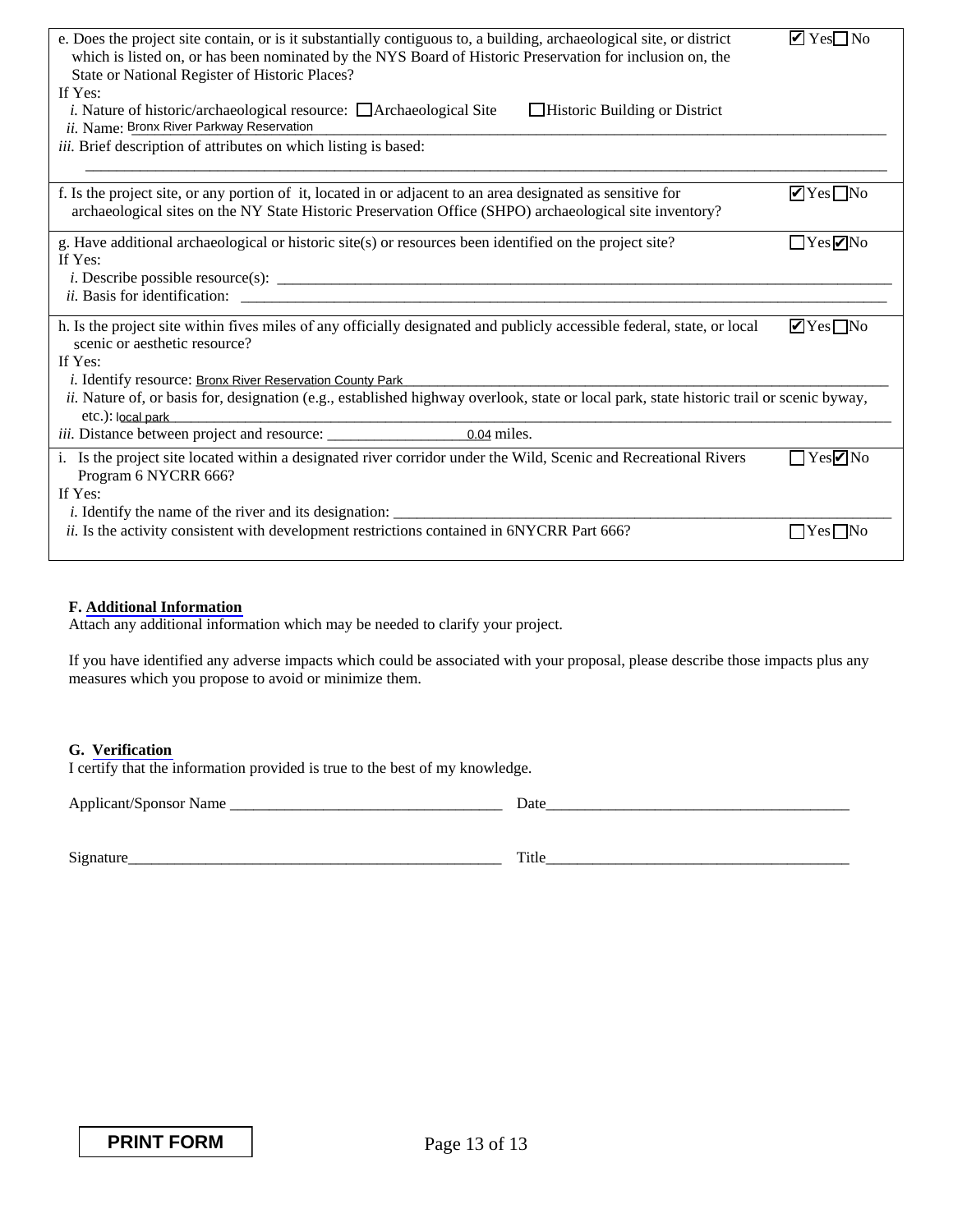| 8.600-418-6<br>$.600 - 417 - 7$<br>$600 - 417 - 8$<br>02.06.14<br>$8.600 - 419 - 1$<br>$8:600 - 418 - 7$<br>8.600-418-5<br>.600-417-6<br>8.600-417-9<br>Greenburgh <sub>8</sub><br>$600 - 419 - 2$                                                                                                                                                                                                                                                                                                                                                                                                                                                                                                     | question can be obtained by consulting the EAF Workbooks. Although<br>the EAF Mapper provides the most up-to-date digital data available to<br>DEC, you may also need to contact local or other data sources in order<br>to obtain data not provided by the Mapper. Digital data is not a<br>substitute for agency determinations. |
|--------------------------------------------------------------------------------------------------------------------------------------------------------------------------------------------------------------------------------------------------------------------------------------------------------------------------------------------------------------------------------------------------------------------------------------------------------------------------------------------------------------------------------------------------------------------------------------------------------------------------------------------------------------------------------------------------------|------------------------------------------------------------------------------------------------------------------------------------------------------------------------------------------------------------------------------------------------------------------------------------------------------------------------------------|
| River<br>$.600 - 417 - 5$<br>01.06.2<br>8.600-418-88.600-418-4<br>Lake Huron<br>$\sigma_{\tau}$<br>8.600-417-118.600-417-4<br>600-419-3<br>8600-41<br>Scarsdale<br>$8.600 - 41.9 - 4$<br>8.600-417-3<br>$8,600 - 418$<br>$-4973 - 28$<br>01.06.501<br>01.06.1<br>$8:600 - 417 - 2$<br>spids<br>4.4973-26<br>$4 - 4975 - 11$<br>8.600-41-7-13<br>.01.0613<br>4.4975-94.4975-1<br><b>Detroit</b><br>$4. -4978 - 15$<br>$4 - 4975 - 224$<br>Sources 9ESPR HERE, Garmin, USGS<br>$4 - 4978 - 7$<br>ers<br>$-4975-5$<br>Thermap, INCREMENT P. NRCan Esti<br>4.-4978-1.6.24<br>$.975 - 25$<br>Japan, METI, Esri China (Hong Kong), Esh<br>Ohio<br>Korea, Esri (Thailand, NERGSPe)<br>s <sub>D</sub> Columbus | Montreal<br>Ottawa<br>Main<br>Toronto<br><b>O</b> Lake Ontar<br>Bullalo o Rochester<br>Albany<br>N ew York<br>Boston<br>Providence<br>Cleveland<br>Penssylvan<br>Sources : Esri, HERE, Garmin,<br>Rittsburgh<br>USGRailntenneip, INCREMENT                                                                                         |

| B.i.i [Coastal or Waterfront Area]                                                           | No                                                                                                                                   |
|----------------------------------------------------------------------------------------------|--------------------------------------------------------------------------------------------------------------------------------------|
| B.i.ii [Local Waterfront Revitalization Area]                                                | <b>No</b>                                                                                                                            |
| C.2.b. [Special Planning District]                                                           | Digital mapping data are not available or are incomplete. Refer to EAF<br>Workbook.                                                  |
| E.1.h [DEC Spills or Remediation Site -<br><b>Potential Contamination History]</b>           | Digital mapping data are not available or are incomplete. Refer to EAF<br>Workbook.                                                  |
| E.1.h.i [DEC Spills or Remediation Site -<br>Listed]                                         | Digital mapping data are not available or are incomplete. Refer to EAF<br>Workbook.                                                  |
| E.1.h.i [DEC Spills or Remediation Site -<br><b>Environmental Site Remediation Database]</b> | Digital mapping data are not available or are incomplete. Refer to EAF<br>Workbook.                                                  |
| E.1.h.iii [Within 2,000' of DEC Remediation<br>Site]                                         | Yes                                                                                                                                  |
| E.1.h.iii [Within 2,000' of DEC Remediation<br>Site - DEC ID]                                | V00306                                                                                                                               |
| E.2.g [Unique Geologic Features]                                                             | No                                                                                                                                   |
| E.2.h.i [Surface Water Features]                                                             | No                                                                                                                                   |
| E.2.h.ii [Surface Water Features]                                                            | Yes                                                                                                                                  |
| E.2.h.iii [Surface Water Features]                                                           | Yes - Digital mapping information on local and federal wetlands and<br>waterbodies is known to be incomplete. Refer to EAF Workbook. |
| E.2.h.v [Impaired Water Bodies]                                                              | No                                                                                                                                   |
| E.2.i. [Floodway]                                                                            | No                                                                                                                                   |
| E.2.j. [100 Year Floodplain]                                                                 | No                                                                                                                                   |
| E.2.k. [500 Year Floodplain]                                                                 | No.                                                                                                                                  |
| E.2.I. [Aquifers]                                                                            | Yes                                                                                                                                  |
| E.2.I. [Aquifer Names]                                                                       | <b>Principal Aquifer</b>                                                                                                             |
| E.2.n. [Natural Communities]                                                                 | No                                                                                                                                   |